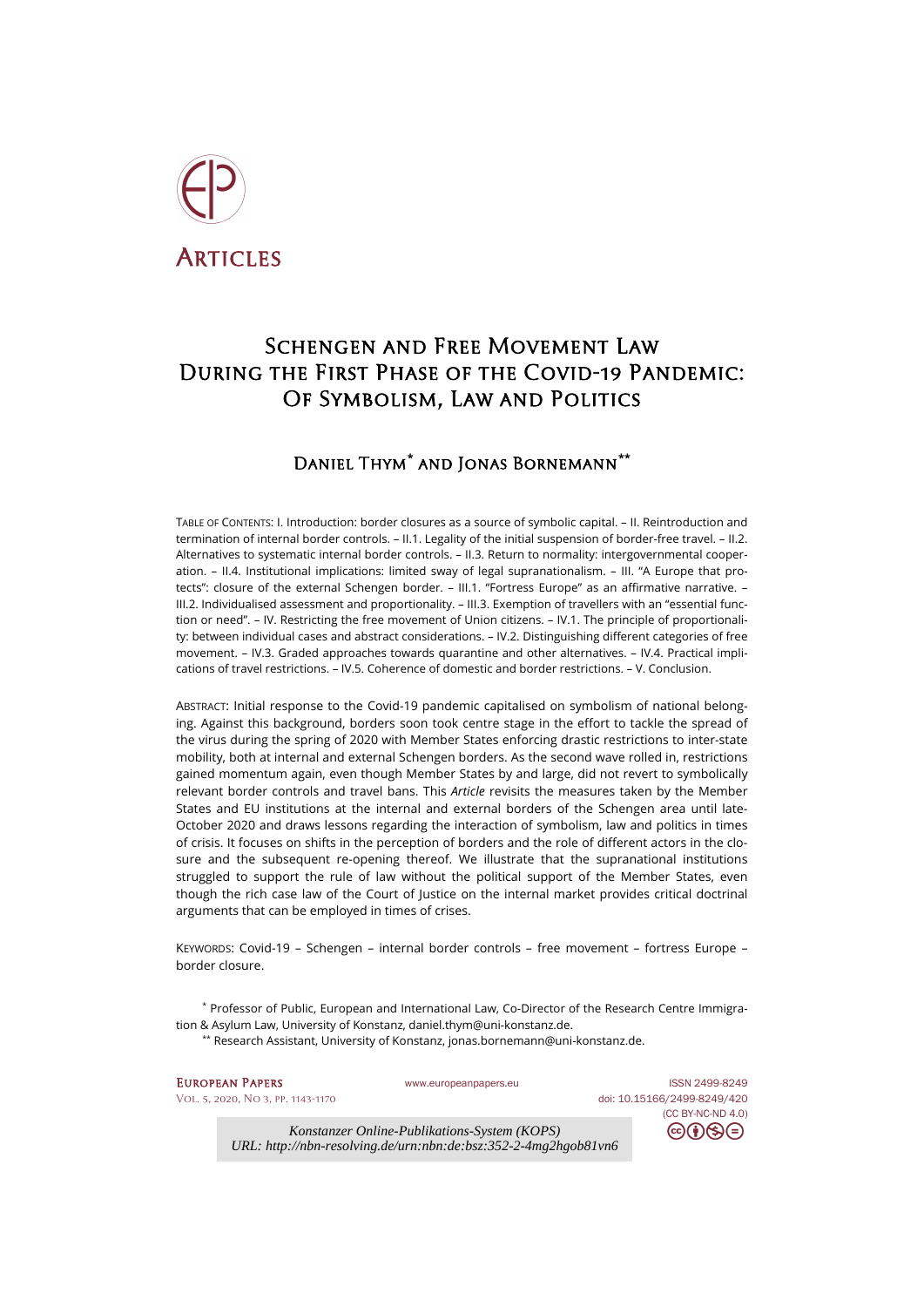### I. Introduction: border closures as a source of symbolic capital

It is no coincidence that borders took centre stage in the fight against the Covid-19 pandemic, even though the practical effects of border closures were limited once the virus had spread among the population. Borders have become potent symbols that governments across the world have employed repeatedly in recent years to convey a message of political power. The best-known example may be Donald Trump's rallying call to reinforce existing fences and barriers between the US and Mexico to build an "impenetrable, physical, tall, powerful, beautiful, southern border wall".[1](#page-1-0) Such campaign slogans exploit the symbolic function of borders that is deeply enshrined in our collective cul-tural memory.<sup>[2](#page-1-1)</sup> Ever since times in school, we have got familiarised ourselves with interstate borders as an organising principle of international relations in the form of fine black lines drawn to separate countries, painted in different colours on maps in school books or in the media. In times of uncertainty, government can utilise the symbolic weight of borders to stimulate a sense of structure and order.

The European Union has a long tradition of exploiting the symbolic potential of borders itself – albeit in the opposite direction of Donald Trump. In the famous White Paper on the completion of the internal market, the Commission recognised that border controls may be a mere formality for most people, hindering mobility less than heavy traffic during rush hour or construction sites on highways. Nevertheless, they should be eliminated, since they are "to the ordinary citizen the obvious manifestation of the continued division of the Community".<sup>[3](#page-1-2)</sup> It is no coincidence that the political initiative for the abolition of border controls was taken at a Franco-German summit in May 1984, when Helmuth Kohl and François Mitterrand launched today's Schengen area without even con-sulting their interior ministries.<sup>[4](#page-1-3)</sup> The Schengen cooperation had always been a beacon of European unity. The United Kingdom never joined it because it rejected, amongst others, the symbolic promise of border-free travel as a step towards an ever-closer union.<sup>[5](#page-1-4)</sup>

<sup>1</sup> BBC News, *Donald Trump's Mexico wall: Who is going to pay for it?*, 6 February 2017[, www.bbc.com.](https://www.bbc.com/news/world-us-canada-37243269)

<span id="page-1-1"></span><span id="page-1-0"></span><sup>2</sup> See W. BROWN, *Walled States, Waning Sovereignty*, New York: Zone Books, 2010, p. 119 *et seq.*; and N. DE GENOVA, *Spectacles of Migrant "Illegality". The Scene of Exclusion, the Obscene of Inclusion*, in *Journal of Ethnic and Racial Studies*, 2013, p. 1082.

<span id="page-1-2"></span><sup>3</sup> Commission, *Completing the Internal Market. White Paper*, COM(85) 310 final of 14 June 1985, paras 24, 47 and *passim* emphasised the double economic and political objective of eradicating physical barriers to the free movement of goods and people.

<span id="page-1-3"></span><sup>4</sup> Historical studies have confirmed that the German Interior Ministry learnt from the initiative through the media; see A. SIEBOLD, *Zwischen Grenzen. Die Geschichte des Schengen-Raums aus deutschen, französischen und polnischen Perspektiven*, Paderborn: Ferdinand Schöningh, 2013, p. 40 *et seq.*; and R. ZAIOTTI, *Culture of Border Controls. Schengen and the Evolution of European Frontiers*, Chicago: University of Chicago Press, 2011, p. 67 *et seq*.; the initiative of the Franco-German summit built upon a decade of debate about a possible "passport union" and a "people's Europe" among the EU institutions.

<span id="page-1-4"></span><sup>5</sup> This symbolic reason was complemented by practical considerations of better border management of an island nation; see A. WIENER, *Forging Flexibility – The British "No" to Schengen*, in *European Journal of*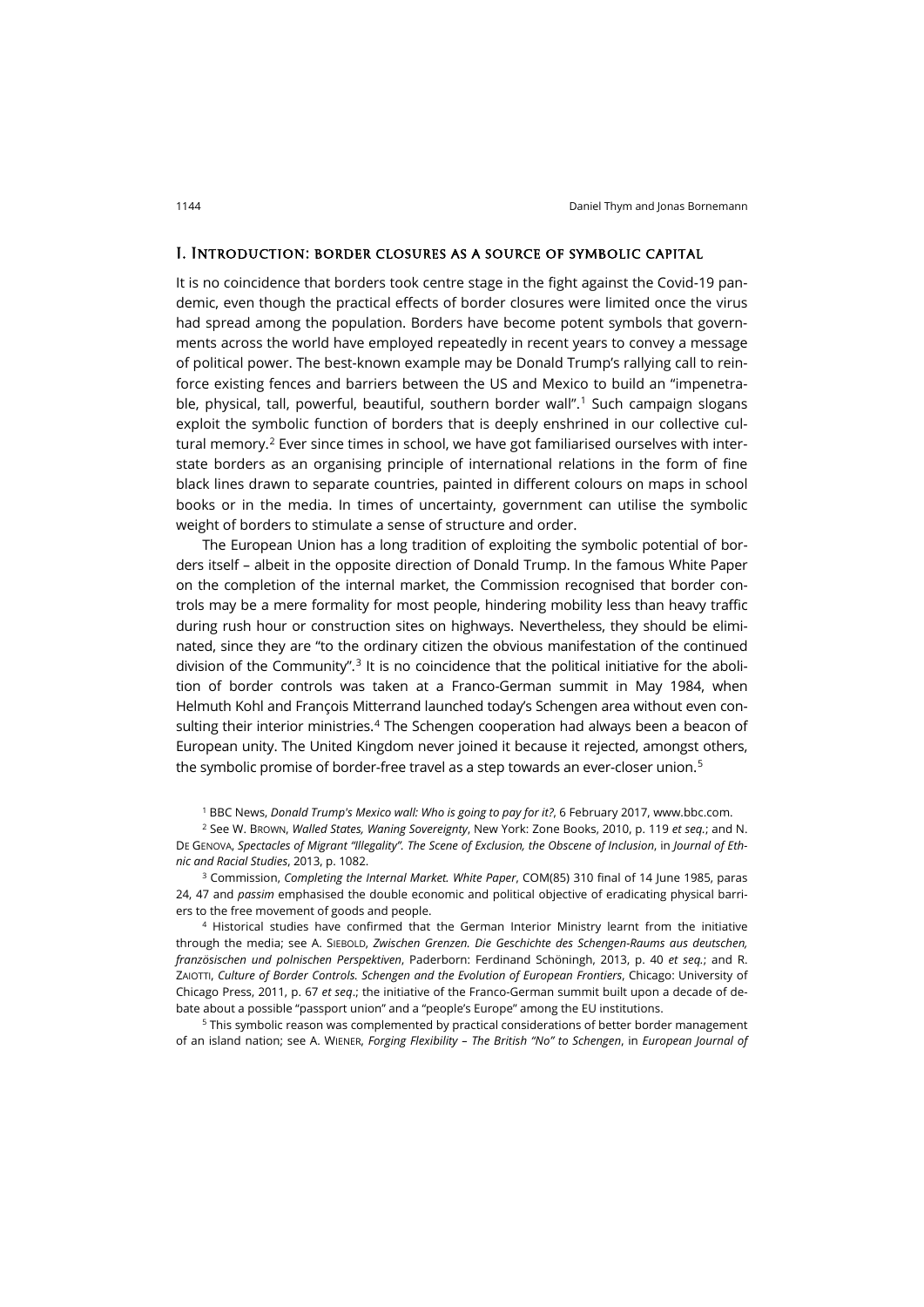It is important to recognise the symbolic potential of borders to apprehend why the reaction to the Covid-19 pandemic may have implications ranging beyond the practical effects on inter-state travel. Times of crises are moments when our view of the world can be transformed in comparatively short periods of time. Social psychology informs us that perceptions of threat tend to reinforce a distinction between "us" and "them"; we aim for protection within our in-group when feeling vulnerable.<sup>[6](#page-2-0)</sup> It is important, therefore, "who" protects us both against the immediate dangers to our health and the broader economic effects of the pandemic. If the European Union wants to be more than a fair-weather construction, it must ensure that its institutions, policies and rules are being upheld and reinforced during the crisis.

It is well-known that the initial reaction of the Member States and the EU institutions did not serve the European project well – as several *Insights* to a Special Focus of the European Forum amply illustrated.<sup>[7](#page-2-1)</sup> Chaotic border closures with Romanian and Bulgarian citizens being prevented from crossing Hungary and occasional hostility towards French citizens in German border regions were a potent reminder that we cannot take the Schengen area for granted. $8$  Export restrictions for health equipment upset Member States first and associated countries later, when the EU institutions managed to re-establish unhindered internal circulation by means of external closure.<sup>[9](#page-2-3)</sup> Solidarity measures were limited to bilateral and modest supranational support initially,[10](#page-2-4) before the EU agreed on an impressive financial support scheme under the forward-looking heading of "Next Generation EU". The positive experience with financial solidarity may possibly help explain why the initial reaction to the second wave of the COVD-19 pandemic in autumn 2020 did not result in another round of hectic border closures. Instead, Member States concentrated on quarantine requirements, which carry less symbolic weight and can be easier to justify legally.

*Migration and Law*, 1999, p. 441 *et seq.*; more broadly, on the discursive and symbolic cleavages of various initiatives of multiple-speeds as a precursor for Brexit, see D. THYM, *Legal Solution vs. Discursive Othering: The (Dis)Integrative Effects of Supranational Differentiation*, in *DCU Brexit Institute Working Paper*, no. 7, 2018, p. 17 *et seq*.

<span id="page-2-0"></span><sup>6</sup> See J.F. DOVIDIO, S.L. GAERTNER, *Intergroup Bias*, in S.T. FISKE, D.T. GILBERT, L. GARDNER (eds), *Handbook of Social Psychology*, Hoboken: Wiley, 2010, p. 1084 *et seq*.

<span id="page-2-1"></span><sup>7</sup> See C. BEAUCILLON (ed.), *European Solidarity in Times of Emergency: An Introduction to the Special Focus on COVID-19 and the EU*, in *European Papers*, Vol. 5, 2020, No 1[, www.europeanpapers.eu,](https://www.europeanpapers.eu/en/europeanforum/european-solidarity-in-times-of-emergency-introduction-special-focus-covid-19) p. 687 *et seq.*

<span id="page-2-2"></span><sup>8</sup> See S. ROBIN-OLIVIER, *Free Movement of Workers in the Light of the COVID-19 Sanitary Crisis*, in *European Papers*, Vol. 5, 2020, No 1, [www.europeanpapers.eu,](http://www.europeanpapers.eu/en/europeanforum/free-movement-of-workers-covid-19-sanitary-crisis) p. 613 *et seq.*

<span id="page-2-3"></span><sup>9</sup> See B. PIRKER, *Rethinking Solidarity in View of the Wanting Internal and External EU Law Framework Concerning Trade Measures in the Context of the COVID-19 Crisis*, in *European Papers*, Vol. 5, 2020, No 1, [www.europeanpapers.eu,](http://www.europeanpapers.eu/en/europeanforum/rethinking-solidarity-internal-and-external-trade-measures-during-covid-19) p. 575 *et seq*.

<span id="page-2-4"></span><sup>10</sup> See C. BEAUCILLON, *International and European Emergency Assistance to EU Member States in the COVID-19 Crisis*, in *European Papers*, Vol. 5, 2020, No 1, [www.europeanpapers.eu,](http://www.europeanpapers.eu/en/europeanforum/international-and-european-emergency-assistance-eu-member-states-during-covid-19-crisis) p. 388 *et seq*.; and E. BROSSET, *Quand l'urgence de santé publique fait son entrée parmi les catastrophes en droit de l'UE*, in *European Papers*, Vol. 5, 2020, No 1[, www.europeanpapers.eu,](http://www.europeanpapers.eu/en/europeanforum/quand-lurgence-de-sante-publique-fait-son-entree-covid-19) p. 573 *et seq.*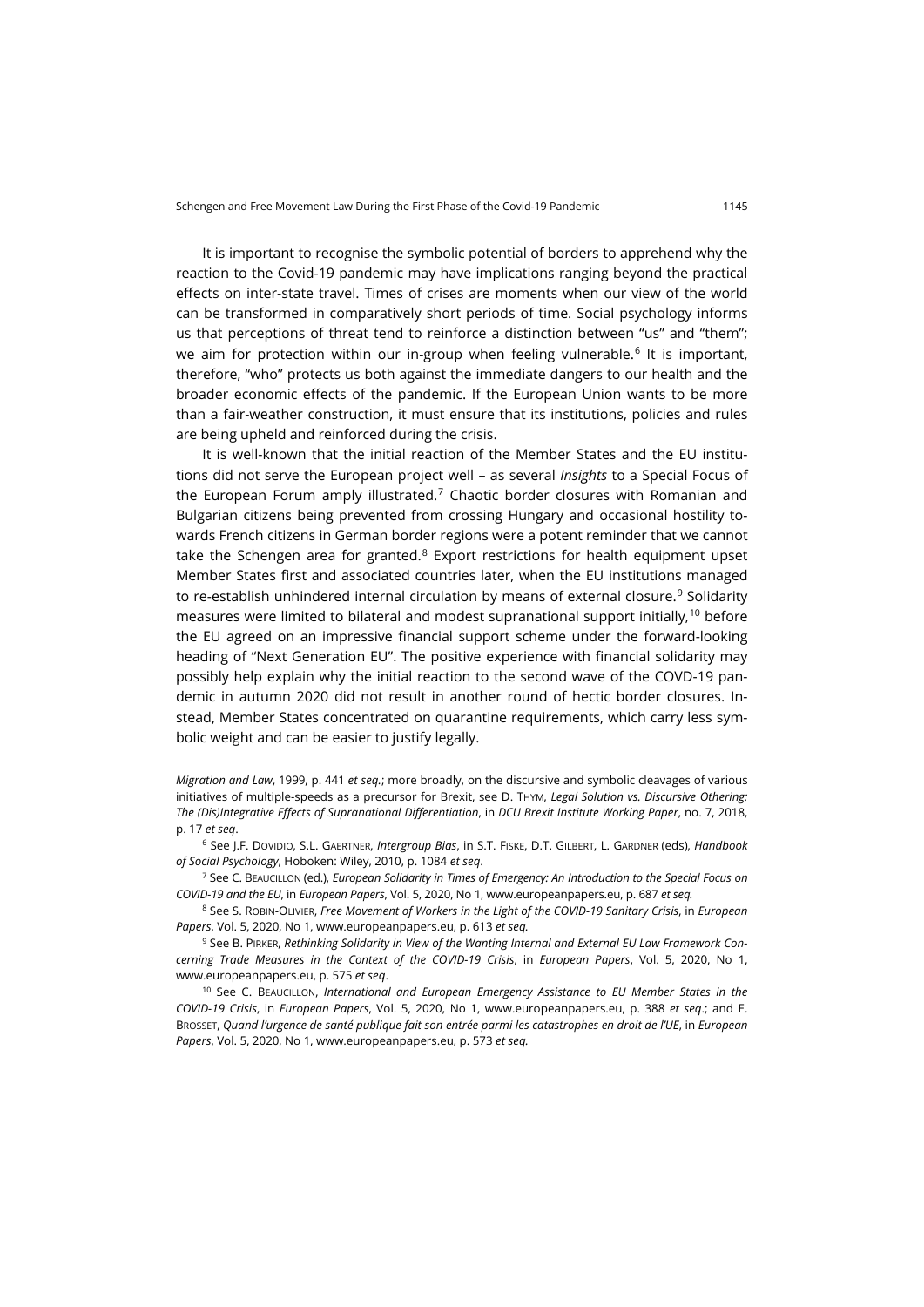Against this background, this *Article* will aim at a broader assessment of the measures taken by the Member States and EU institutions at the internal and external borders of the Schengen area as a response to the Covid-19 pandemic. To this end, it will revisit the period between March and October 2020, when restrictions were first frantically introduced, then discontinued or substantially eased, before the pandemic's second wave compelled recourse to stringent restrictions again. While this *Article* concentrates on the legal analysis, it highlights broader shifts in the perception of borders and the role of different actors in their closure and opening.

Our argument will proceed in three steps. While the reintroduction of internal border controls was comparatively easy to justify from a legal perspective, it holds important lessons for the role of law and the relative weight of the Member States and the EU institutions in sustaining the Schengen area (section II). The travel ban at the external borders raises important legal questions, which have not been addressed adequately so far. It also demonstrates that the European Union has embraced, towards the outside world, a conception of borders contrasting markedly with the internal narrative of the supranational taming of the nation-state (section III). Closer inspection of the dramatic restrictions to the free movement of Union citizens during the Covid-19 pandemic shows that the rich case law of the Court of Justice on the internal market provides sound doctrinal arguments that allow us to uphold the rule of law, even in the face of severe crises, with regard to both internal travel bans and quarantine requirements (section IV).

### II. Reintroduction and termination of internal border controls

Initial responses to the pandemic were hectic and uncoordinated and resulted in an unprecedented level of border closures among the Member States. When analysing these measures, it must be borne in mind that border controls may be a nuisance to travellers, but they do not *per se* preclude cross-border mobility. Travel restrictions, conversely, go beyond the mere fact that the border police inspect your passport or search your luggage; a travel restriction limits or precludes the crossing of a border altogether. That is precisely what happened during the Covid-19 pandemic, when many Member States combined "simple" border controls with severe travel restrictions that almost equalled full border closures. Some Member States introduced a distinction between essential and non-essential travel. Others confined themselves to internal restrictions but introduced neither border controls nor formal travel restrictions.[11](#page-3-0) Somewhat surprisingly, the restrictions were lifted or at least eased substantially by

<span id="page-3-0"></span><sup>11</sup> For an overview, see S. CARRERA, N.C. LUK, *Love Thy Neighbour? Coronavirus Politics and Their Impact on EU Freedoms and Rule of Law in the Schengen Area*, in *CEPS Paper in Liberty and Security in Europe*, no. 4, 2020, p. 2 *et seq*.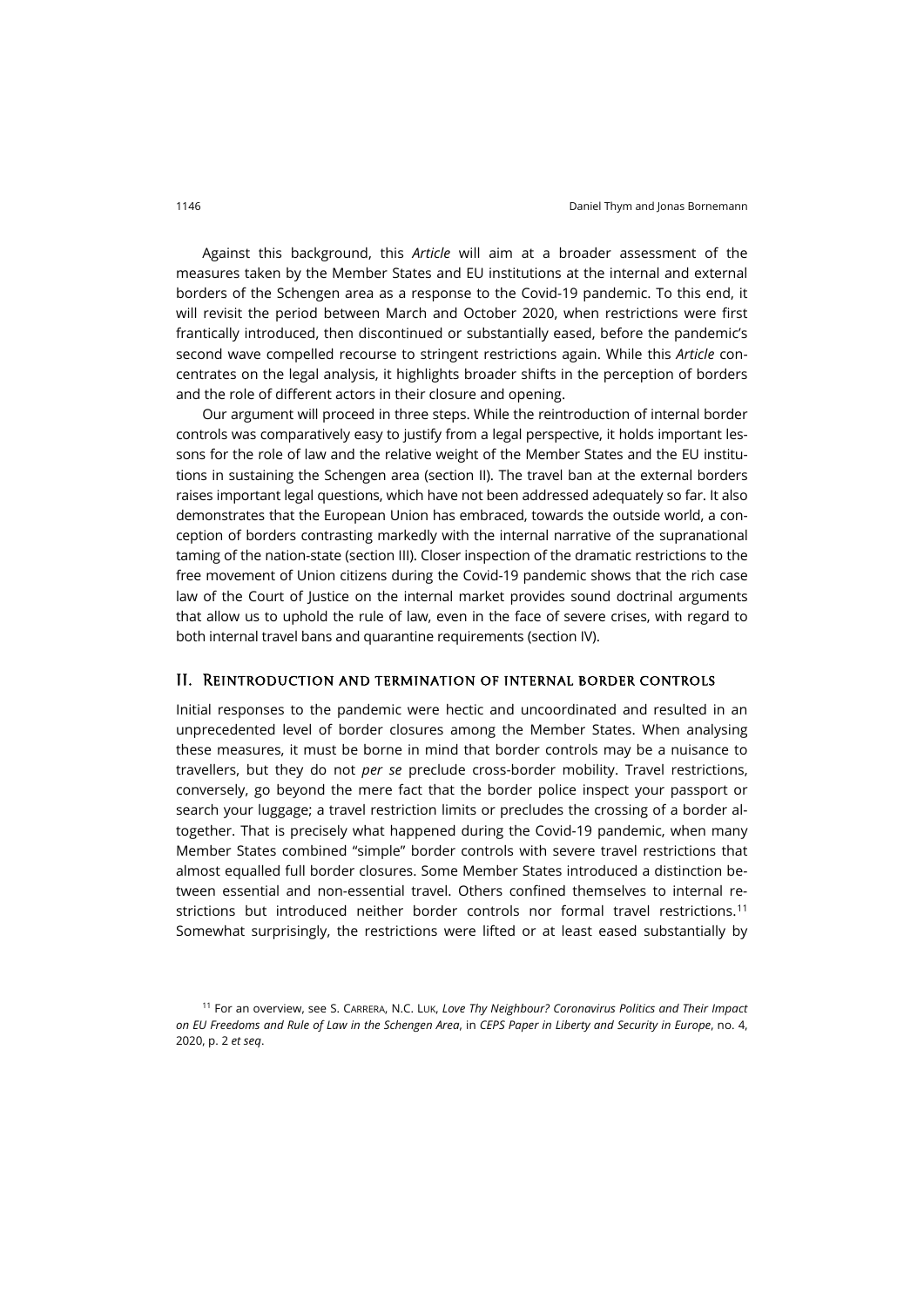most Member States during the month of June 2020.[12](#page-4-0) Nonetheless, several Member States maintained or introduced internal border controls. Some Nordic States and Hungary did so for the purpose of combatting the spread of the virus, other Member States, such as France or Austria, resorted to reasons not related to the pandemic, such as fighting terrorism, secondary movement and "the situation at the external border".[13](#page-4-1)

### ii.1. Legality of the initial suspension of border-free travel

It is important to realise that the EU's grand promise "to offer its citizens an area […] without internal frontiers",[14](#page-4-2) does not adequately reflect the legal situation at a semantic level. It was never a viable option to internally abolish inter-state borders altogether. To cross an internal border continues to have important implications in terms of defining the legal rules applicable or regarding the competence of state institutions.[15](#page-4-3) Art. 77 TFEU describes the situation more adequately when it presupposes the lasting existence of "internal borders", which are to be crossed, regularly, in the "absence of any controls".[16](#page-4-4)

It is well-known that the former Schengen Implementing Convention and today's Schengen Borders Code provide for the temporary reintroduction of internal border controls when there "is a serious threat to public policy or internal security".[17](#page-4-5) Secondary legislation also lays down complex procedures distinguishing between foreseeable threats and matters of urgency demanding immediate action. Procedural safeguards include, *inter alia*, a duty to notify the Commission and the other institutions, which may pronounce themselves on the adequacy of state measures and suggest less stringent action. The reintroduction of border control must, moreover, respect the time limits laid down in the Schengen Borders Code.[18](#page-4-6)

On the basis of these rules, most Member States had recourse to the procedure for threats requiring immediate action to introduce border controls for recurring periods of

<span id="page-4-1"></span><sup>13</sup> See M. DE SOMER, *Schengen: Quo Vadis?*, in *European Journal of Migration and Law*, 2020, p. 180, with further references to criticism regarding this argumentative practice.

<sup>14</sup> As is prominently proclaimed in Art. 3, para. 2, TEU.

<span id="page-4-3"></span><span id="page-4-2"></span><sup>15</sup> See U. DI FABIO, *Der Verfassungsstaat in der Weltgesellschaft*, Tübingen: Mohr Siebeck, 2001, p. 51 *et seq*.

<sup>16</sup> See Art. 77, para. 2, let. e), TFEU.

<span id="page-4-5"></span><span id="page-4-4"></span><sup>17</sup> Art. 25, para. 1, of Regulation (EU) 2016/399 of the European Parliament and of the Council of 9 March 2016 on a Union Code on the rules governing the movement of persons across borders (Schengen Borders Code).

<span id="page-4-6"></span><sup>18</sup> See the complex distinction between different scenarios in Arts 25, 28 and 29 of the Schengen Borders Code. For a detailed analysis of the different rules, see A. EPINEY, A. EGBUNA-JOSS, *Schengen Borders Code Regulation (EC) No 562/2006*, in K. HAILBRONNER, D. THYM (eds), *EU Immigration and Asylum Law. Commentary*, München, Oxford, Baden Baden: Beck, Hart, Nomos, 2016, p. 52 *et seq.*

<span id="page-4-0"></span> $12$  For an illustrated timeline of events, country by country, see the works of tableau public, Mobility and Border Control in Response to the Coronavirus Outbreak[, public.tableau.com.](https://public.tableau.com/profile/andreas.perret#!/vizhome/MobilityandBorders/MobilityandBorder)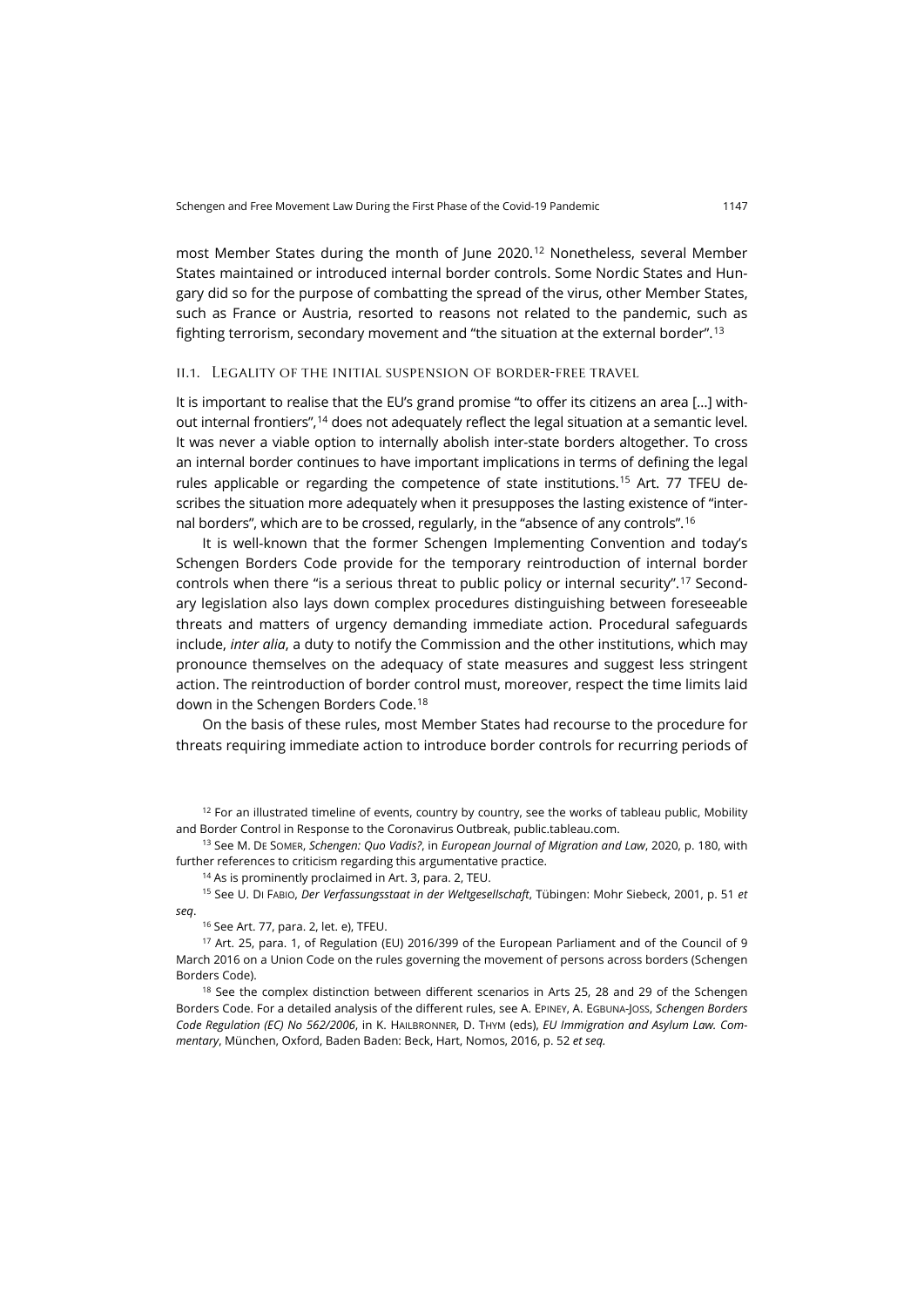10-20 days from early or Mid-March onwards for up-to two months.[19](#page-5-0) Thereafter, they had to resort to a different legal basis with more stringent procedural requirements.<sup>[20](#page-5-1)</sup> even though this modification does not seem to have influenced the practice to a noticeable extent. Closer inspection of the notifications indicating the temporary reintroduction of border controls shows that few Member States bothered to comply with their obligations to give reasons indicating "all relevant data detailing the events that constitute a serious threat".<sup>[21](#page-5-2)</sup> Events during the Covid-19 pandemic illustrated, once again, that the limitations laid down in secondary legislation did not have a lasting effect on state practice.[22](#page-5-3) Member States treat border controls as their quasi-sovereign domain, irrespective of whether their behaviour complies with the letter and spirit of the substantive and procedural requirements of the Schengen Borders Code.

Notwithstanding the nonchalant handling of procedural rules, the reintroduction of border controls during the pandemic arguably responded to a "serious threat to public policy or internal security", even though the EU legislature chose not to list threats to "public health" among the criteria justifying state action at the internal borders — an omission that appears to be deliberate, since the legislature had explicitly included a reference to state measures to tackle threats to public health elsewhere in the Schengen Borders Code.<sup>[23](#page-5-4)</sup> That need not be an insurmountable hurdle, however, since the Court of Justice has traditionally defined "public policy" to refer to an "existence […] of a genuine and sufficiently serious threat  $[...]$  affecting one of the fundamental interests of society".<sup>[24](#page-5-5)</sup> It would not be difficult to maintain that the severe social, economic and health effects the pandemic caused across the Union meet that rather general threshold.[25](#page-5-6)

To maintain that the concept of "public policy" can cover severe threats to public health in light of the ensuing social and economic repercussions does not render the distinction between "public health" and "public policy" irrelevant. Less dramatic public health threats, such as the circulation of people with contagious diseases, may justify individualised travel restrictions, discussed below, but do not authorise Member States

<sup>19</sup> See Art. 28 of the Schengen Borders Code.

<sup>20</sup> *Ibid.*, Art. 27.

<span id="page-5-2"></span><span id="page-5-1"></span><span id="page-5-0"></span><sup>21</sup> *Ibid.*, Art. 27, para. 1, which also applies to situations of urgency in accordance with Art. 28, para. 2, thereof; on the practice in spring 2020, see S. CARRERA, N.C. LUK, *Love Thy Neighbour?* , cit., p. 23 *et seq.*; and the European Parliament Resolution P9\_TA(2020)0175 of 19 June 2020 on the situation in the Schengen area following the Covid-19 outbreak, para. 3.

<span id="page-5-3"></span><sup>22</sup> On previous practice, see M. DE SOMER, *Schengen and Internal Border Controls*, in P. DE BRUYCKER, M. DE SOMER, J.-L. DE BROUWER (eds), *From Tampere 20 to Tampere 2.0. Towards a New European Consensus on Migration*, European Policy Centre, 2019, [www.epc.eu,](https://www.epc.eu/en/Publications/From-Tampere-20-to-Tampere-20-Towards-a-new-European-consensus-on-mi%7E2d99d4) p. 119 *et seq.*

<span id="page-5-4"></span> $23$  Contrast Arts 25, para. 1, and 28, para. 1, with Arts 6, para. 1, let. e), and 8, para. 2, let. b), of the Schengen Borders Code, as well as Arts 36, 45, para. 3, and 52, para. 1, TFEU.

<sup>24</sup> Court of Justice, judgment of 27 October 1977, case 30/77, *Regina v. Bouchereau*, para. 35.

<span id="page-5-6"></span><span id="page-5-5"></span><sup>25</sup> Similarly, albeit without a detailed argumentation, S. MONTALDO, *The COVID-19 Emergency and the Reintroduction of Internal Border Controls in the Schengen Area*, in *European Papers*, Vol. 5, 2020, No 1, [www.europeanpapers.eu,](http://www.europeanpapers.eu/en/europeanforum/covid-19-emergency-and-reintroduction-internal-border-controls-schengen-area) p. 527 *et seq*.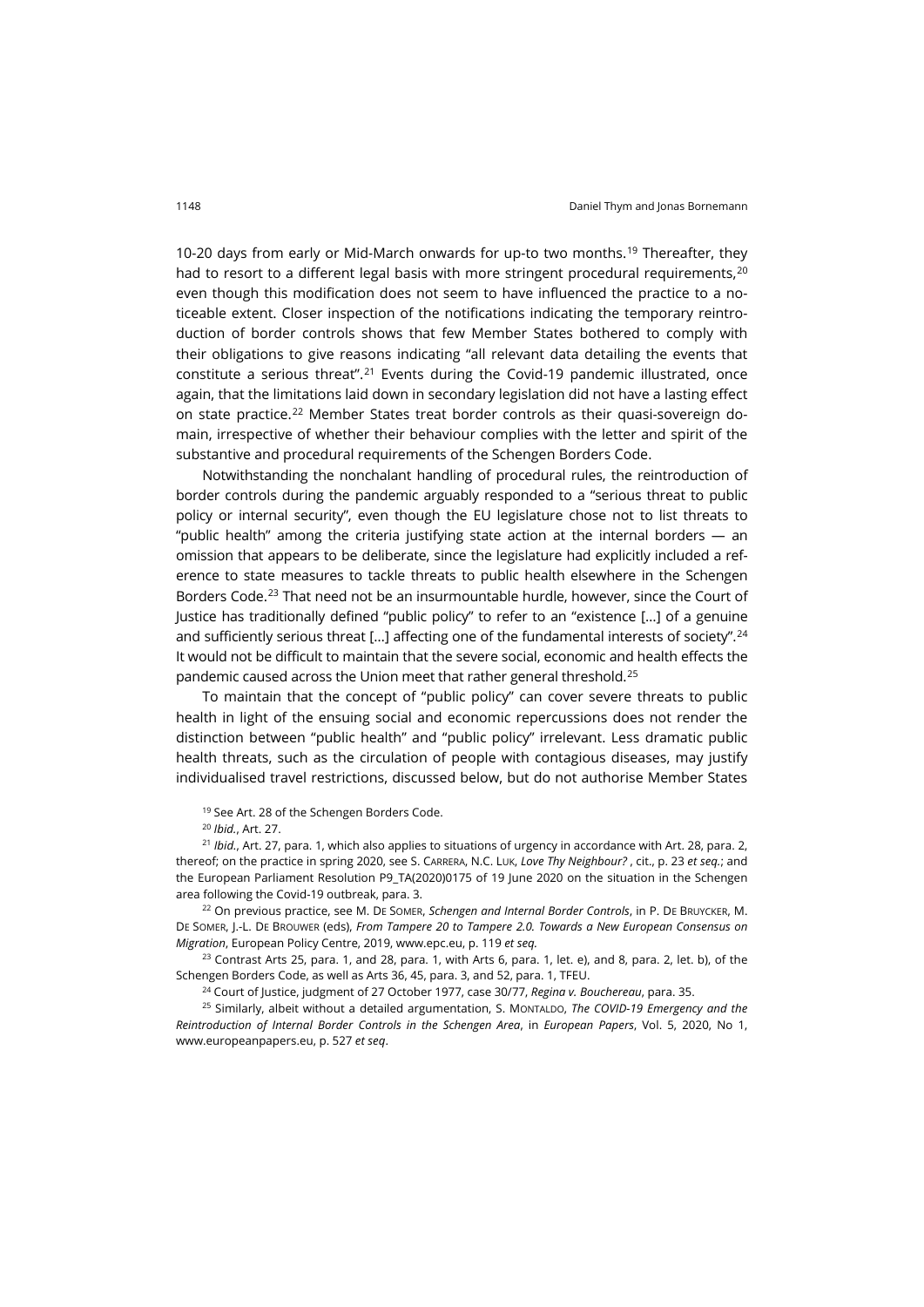to reinstitute internal border controls. Even if one doubted that the wording of the Schengen Borders Code authorised border control during the Covid-19 pandemic.<sup>[26](#page-6-0)</sup> the general scheme of primary law arguably argues for a different position justifying the temporary reintroduction of border controls.

<span id="page-6-5"></span>Firstly, Art. 35 of the Charter of Fundamental Rights guarantees that "[a] high level of human health protection shall be ensured in the […] implementation of all the Un-ion's policies and activities".<sup>[27](#page-6-1)</sup> It could be relied upon to interpret the Borders Code to include public health concerns to fight an imminent pandemic. Secondly, the Member States could possibly have recourse to Art. 72 TFEU to justify divergence from the rules set out in secondary legislation in line with recent Court of Justice case law.<sup>[28](#page-6-2)</sup> It seems to us, however, that there is no need for recourse to Art. 72 TFEU, if we accept the argument put forward by several Member States and the Commission, which had initially opposed the reintroduction of border controls, that border controls may be necessary to safeguard public policy as a crisis measure. $^{29}$  $^{29}$  $^{29}$ 

### ii.2. Alternatives to systematic internal border controls

The formal reintroduction of internal border controls is a measure of high symbolism, and, as such, may often appear as the most viable choice from the perspective of domestic politics. It provides politicians with an easy solution that citizens intuitively understand. That does not mean, however, that border control is the only tool at Member States' disposal under Union law. To combat the spread of Covid-19, the Commission repeatedly emphasised that there are alternatives to systematic border checks, such as targeted police checks or public health measures. $30$  In practice, only quarantine requirements gained practical momentum.

The Schengen Borders Code explicitly states that the absence of internal border control does not preclude the exercise of police powers in border areas, provided that

<span id="page-6-0"></span><sup>26</sup> Note, in that regard, moreover, that the sixth recital states that "border controls should help [...] to prevent any threat to […] public health", without distinguishing between internal and external borders.

<span id="page-6-1"></span><sup>27</sup> Art. 4 of the Schengen Borders Code confirms declaratorily that the provisions therein must comply with the Charter.

<span id="page-6-2"></span><sup>28</sup> Court of Justice, judgment of 2 April 2020, joined cases C-715/17, C-718/17 and C-719/17, *Commission v. Poland (Temporary mechanism for the relocation of applicants for international protection)*, paras 143- 158; for further comments, see J. BORNEMANN, *Mitgliedstaatliche Gestaltungsspielräume im Schengener Grenzkodex*, in *Integration*, 2018, p. 194 *et seq*.

<span id="page-6-3"></span><sup>29</sup> See Communication C(2020) 1753 final of 16 March 2020 from the Commission, *COVID-19. Guidelines for border management measures to protect health and ensure the availability of goods and essential services*, para. 18 *et seq*.

<span id="page-6-4"></span><sup>30</sup> *Ibid.*, para. 20; and Communication C(2020) 3250 of 13 May 2020 from the Commission, *COVID-19. Towards a phased and coordinated approach for the lifting of internal border controls and restoring freedom of movement*, p. 10.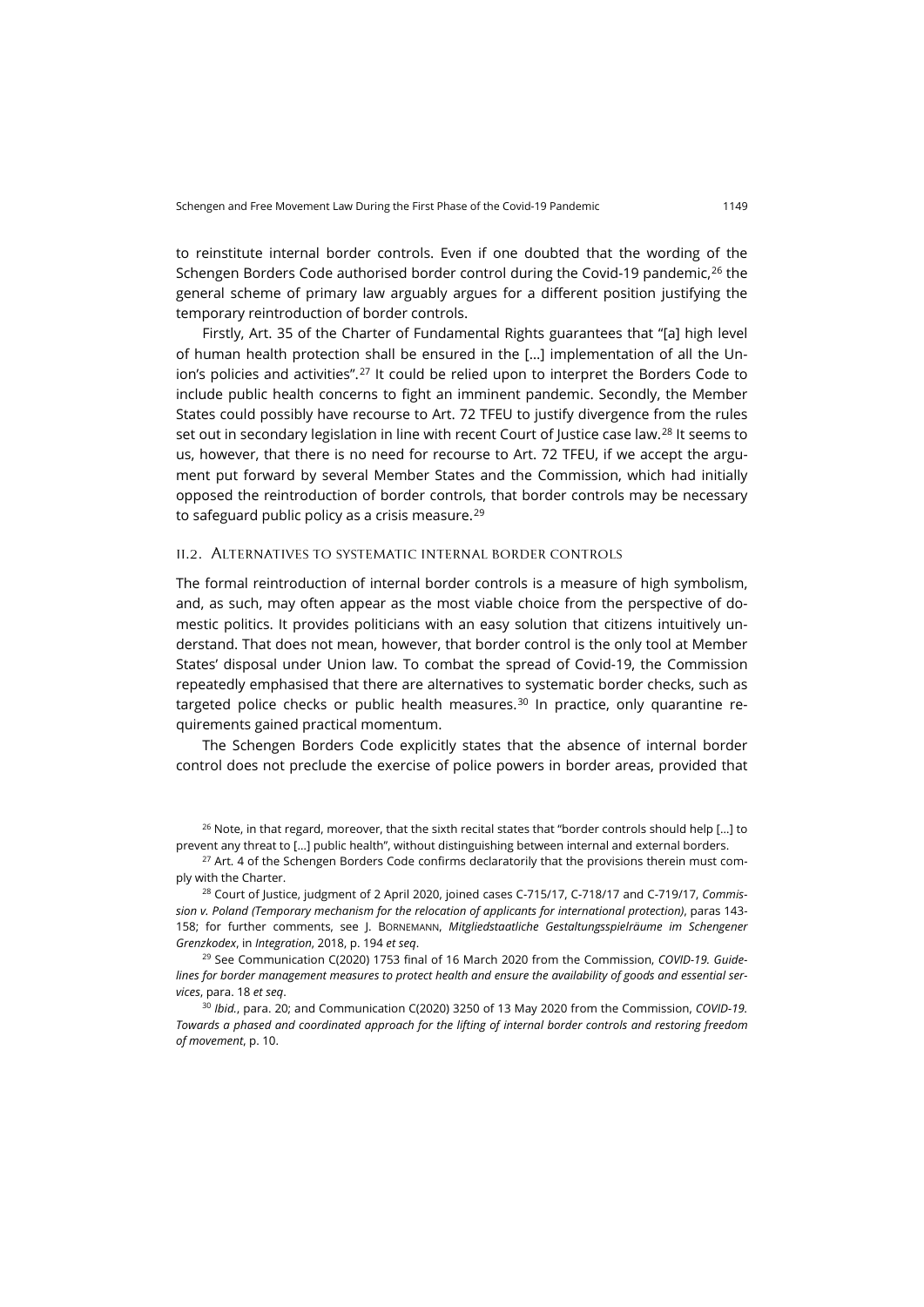these measures do "not have an effect equivalent to border checks".<sup>[31](#page-7-0)</sup> The Court of Justice's interpretation affords Member States an appreciable margin of manoeuvre for devising national police measures in border areas, which arguably stands uneasy with the objective enshrined in primary law about "ensuring the absence of any controls on persons [...] when crossing internal borders".<sup>[32](#page-7-1)</sup> They may even engage in checks on persons mirroring border controls in close proximity to internal borders, as long as these checks take place at varying locations, are not systematically applied over a longer period of time and within a national legislative framework that ensures that their effects do not equal those of border checks.[33](#page-7-2)

In their response to the pandemic's second wave, most Member States cautiously refrained from reintroducing sweeping internal border controls in the autumn of 2020. Instead, they resorted to alternative measures of combatting the pandemic, particularly the obligation to go into quarantine or to get a negative test result before departure. Even if such measures are exercised systematically, they genuinely pursue a public health objective, which may render their effects distinct from those of border controls. Whereas a quarantine requirement may be much more severe than the obligation to show your passport, that does not turn it into "border control" for the purposes of the Schengen Borders Code. Pursuant to Art. 2, para. 10, of the Schengen Borders Code, "border control" constitutes an activity "in response *exclusively* to an intention to cross [...] that border [...], consisting of border checks and border surveillance".<sup>[34](#page-7-3)</sup> It seems to us that quarantine measures cannot be considered as such. This is not to say that quarantine orders are legally unproblematic. They restrict free movement and must be justified in light of the fundamental freedoms, $35$  not as measures having equivalent effect as border controls under the Schengen Borders Code.

<span id="page-7-0"></span><sup>31</sup> Art. 23, let. a), of the Schengen Borders Code, which also provides a non-exhaustive list of criteria pursuant to which the effects of police measures can be distinguished from those of border checks.

<span id="page-7-1"></span><sup>32</sup> Art. 77, para. 1, let. a), TFEU; for critical comments, see M. WILDERSPIN, *Article 77 TFEU*, in M. KELLERBAUER, M. KLAMERT, J. TOMKIN (eds), *The EU Treaties and the Charter of Fundamental Rights. A Commentary*, Oxford: Oxford University Press, 2019, p. 808 *et seq.*

<span id="page-7-2"></span><sup>33</sup> Court of Justice, judgment of 21 June 2017, case C-9/16, *A*, para. 42, the Court considered checks carried out in a railway station in the German town of Kehl, approximately 500 meters from the French-German border, to qualify as checks "within the territory" of Germany; for further comments, see J. BORNEMANN, *Mitgliedstaatliche Gestaltungsspielräume im Schengener Grenzkodex*, cit., p. 232 *et seq.*; see also Court of Justice, judgment of 19 July 2012, case C-278/12 PPU, *Adil*, paras 62-64, which accepted identity checks to verify whether a person is entitled to enter the Member State territory.

<span id="page-7-4"></span><span id="page-7-3"></span><sup>34</sup> Quarantine requirements mirror neither border checks nor border surveillance as defined in Arts 7, 8 and 13 of the Schengen Borders Code.

<sup>35</sup> See *infra*, section IV.3.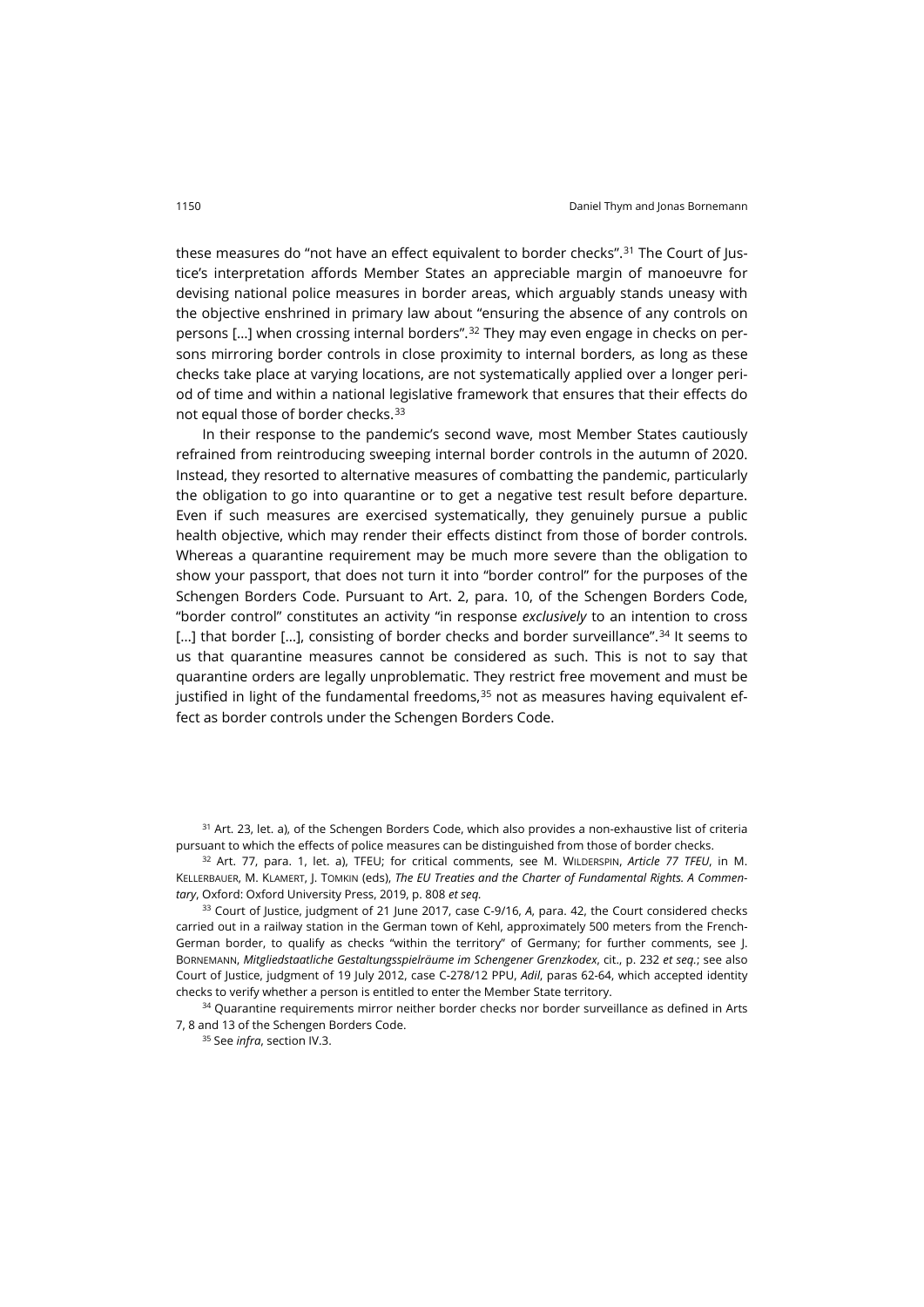#### ii.3. Return to normality: intergovernmental cooperation

It is not surprising that intergovernmental coordination took centre stage in times of severe crises. Emergencies require swift action which the negotiation-based institutions in Brussels were not able to deliver, $36$  also considering that personal meetings were replaced by videoconferences for health reasons. The practical success of the intergovernmental approach to lifting border controls during the Covid-19 pandemic was evident. Few people would have thought in early May 2020 that many Member States would have abandoned border controls and travel restrictions completely or eased existing measures substantially by the end of June 2020. The surprisingly rapid recovery of the Schengen area was driven by clusters of Member States. Most notable were the concerted efforts between Germany, Austria, Switzerland and France (together with the Benelux countries) as well as an initial free movement "bubble" between the Baltic States.[37](#page-8-1) These preliminary "Mini-Schengen"[38](#page-8-2) developed a momentum of their own and included more and more countries within a few weeks. While the second wave saw some countries, such as Denmark or Slovenia, reverting to border controls and travel restriction, a relapse to sweeping border controls did not occur. In most parts of Europe, borders stayed open (often subject to quarantine requirements), even though stringent restrictions were adopted internally. As of late-October 2020, the intergovernmental momentum that breathed life into the Schengen acquis appeared to hold. To emphasise the central role of intergovernmental cooperation does not deny that (virtual) debates among ministers in the Council, the mediating role of the Commission and an *esprit de corps* of pan-European solidarity played a role in the swift return to the default situation of border-free travel during the spring of 2020. Both the Commission and the Council supported the trend towards intergovernmental cooperation, while emphasising that it would have to be integrated into a truly continental outlook in the medium run,<sup>[39](#page-8-3)</sup> which was established to a limited extent in October 2020 when the Council rec-

<span id="page-8-0"></span><sup>36</sup> Generally, on the negotiation-based character of EU decision-making see M. DANI, *Rehabilitating Social Conflicts in European Public Law*, in *European Law Journal*, 2012, p. 621 *et seq*.

<span id="page-8-1"></span><sup>37</sup> See P. VAN ELSUWEGE, *Lifting Travel Restrictions in the Era of COVID-19: In Search of a European Approach*, in *Verfassungsblog*, 5 June 2020[, verfassungsblog.de.](https://verfassungsblog.de/lifting-travel-restrictions-in-the-era-of-covid-19-in-search-of-a-european-approach/) Daniel Thym was indirectly involved in the German debate which was driven by MPs and politicians from the border area, emphasising the significance of crossborder cooperation and the Franco-German alliance; note that the specific case of Sweden, which pursued a different policy of fighting the virus, pre-empted a uniform response of the Nordic States.

<span id="page-8-2"></span><sup>38</sup> The term was popularised by the former Dutch Foreign Minister Jeroen Dijsselbloem during the migration and refugee policy crisis of 2015-2016 as an idea how Schengen could be salvaged among a core group of Member States; see the Interview, *Need to Get Refugee Numbers Down*, Bloomberg, 22 January 2016[, www.bloomberg.com.](https://www.bloomberg.com/news/videos/2016-01-22/need-to-get-refugee-numbers-down-dijsselbloem)

<span id="page-8-3"></span><sup>39</sup> See Communication C(2020) 3250, cit., p. 10; and the Press Release of the Croatian Ministry of the Interior, chairing the respective Council meeting, that hailed intergovernmental coordination as "the key to success", Croatian Ministry of the Interior, *Comprehensive coordination among EU Member States – the key to success*, 28 April 2020, [eu2020.hr.](https://eu2020.hr/Home/OneNews?id=262&utm_source=DSMS&utm_medium=email&utm_campaign=Video+conference+of+ministers+of+home+affairs%2c+28+April+2020&utm_term=952.24782.42844.0.24782&utm_content=Direct+Meetings.)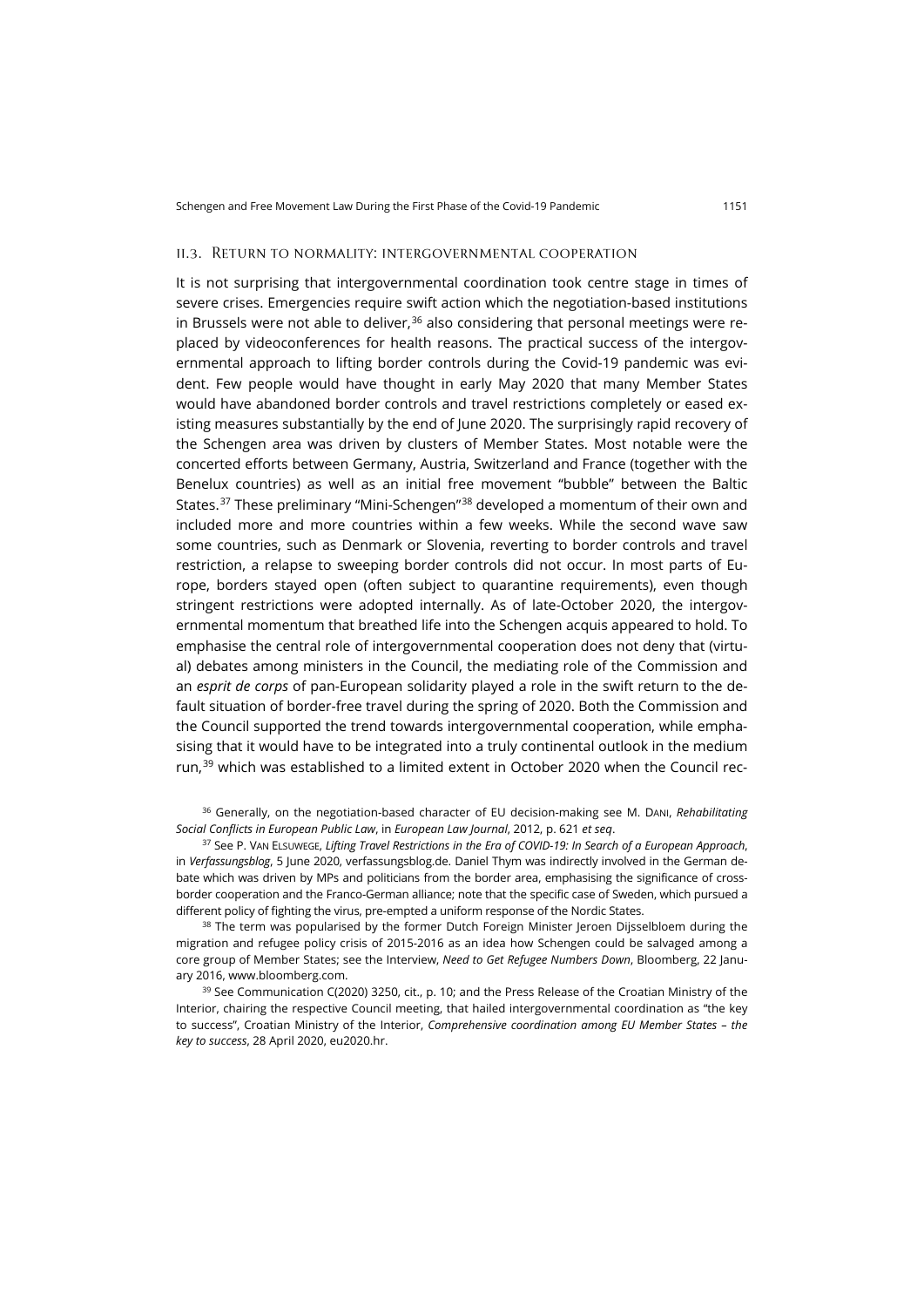ommended uniform assessment criteria on the degree of public health threats.<sup>[40](#page-9-0)</sup> In doing so, the supranational institutions countered the danger inherent in regional arrangements in terms of creating clusters of "Mini-Schengen" with a patchwork of blocs without border controls within the European Union. The notable relaxation of the epidemiological situation across the Union and the external travel ban, discussed below, facilitated the return to the *status quo ante* instead of regional division.

From a legal perspective, there is little doubt that intergovernmental cooperation on lifting internal border controls was compatible with primary law. It corresponds to the principle of loyalty that Member States cooperate amongst each other and with the supranational institutions when activating or lifting public policy exceptions enshrined in primary law or secondary legislation. $41$  Even if intergovernmental consultations do not result in formally binding agreements, they have to respect the primacy of Union law, i.e. they cannot change the obligations under the Schengen Borders Code or free movement rules in the internal market.<sup>[42](#page-9-2)</sup> EU law allows Member States to cooperate in fulfilling their obligations under the EU Treaties provided that they abide by the requirements of supranational Union law.

While the focus on intergovernmental cooperation in lifting border controls may be counterintuitive for legal academics who tend to focus on the law and the role of the supranational institutions, it should be noted that the approach is not a novelty. The Schengen acquis was originally developed in intergovernmental fora outside the supranational Community framework, ever since the heads of state or government of France and Germany had kickstarted the move towards border free travel. Setting up Schengen depended, in other words, on intergovernmental cooperation – and it seems to us that the Covid-19 pandemic illustrated how important the political commitment on the part of the Member State continues to be. In that respect, intergovernmental cooperation between some Member States necessarily plays an ambivalent role, since it may similarly serve as an avant-garde spearheading a pan-European solution or be a seed of contention leading to rivalry and disputes, even in the case of the original Schengen cooperation.<sup>[43](#page-9-3)</sup> It is a sign of pan-European political solidarity that this risk did not unfold in the case of the Covid-19 pandemic so far.<sup>[44](#page-9-4)</sup>

#### <sup>40</sup> See *infra* section IV.4.

<span id="page-9-4"></span><span id="page-9-1"></span><span id="page-9-0"></span><sup>41</sup> See Art. 4, para. 3, TEU; and D. THYM, *Ungleichzeitigkeit und Europäisches Verfassungsrecht*, Baden-Baden: Nomos, 2004[, www.ungleichzeitigkeit.de,](http://www.ungleichzeitigkeit.de/) p. 312 *et seq.*

<span id="page-9-2"></span><sup>42</sup> This is established case law, see Court of Justice: judgment of 27 September 1988, case 235/87, *Matteucci v. Communauté de Belgique*; judgment of 27 November 2012, case C-370/12, *Pringle*, para. 77 *et seq.*; and for informal coordination by the EU institutions, see Court of Justice, judgment of 23 February 1988, case 68/86, *United Kingdom v. Council*, para. 24.

<span id="page-9-3"></span> $43$  While the original Schengen arrangements are commonly remembered as a laboratory or avantgarde leading to a pan-European venture nowadays, there was a darker narrative present in the original debate, which concerned in particular the symbolically relevant exclusion of Italy, a founding member of the Communities; see S. PAOLI, *France and the Origins of Schengen. An Interpretation*, in E. CALANDRI, S. PAOLI,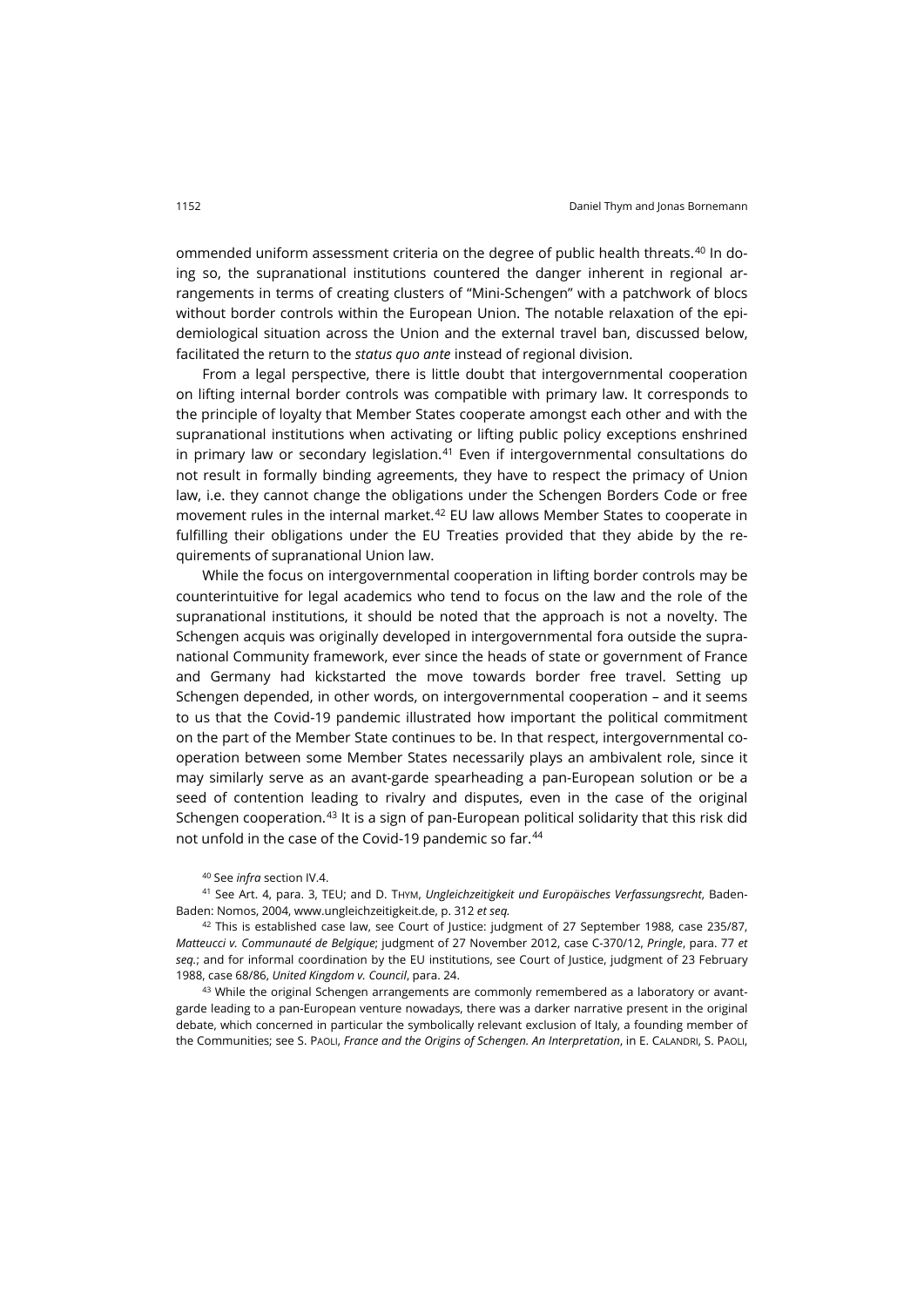### ii.4. Institutional implications: limited sway of legal supranationalism

There had always been a certain disconnect between the perspectives of legal studies and political science on the driving factors behind the process of EU integration. While legal academics tend to emphasise the role of the supranational institutions, including the Commission and the Court of Justice, political scientists are generally more comfortable accentuating the continued relevance of the Member States.[45](#page-10-0) The Covid-19 pandemic provides us with another case study demonstrating that the law-based supranational integration concept exposes noticeable weaknesses in areas beyond the internal market and related policies for which it had originally been developed. It is a common feature of the economic and monetary union, the ongoing rule of law crisis and protracted difficulties of the Common European Asylum System that they expose a limited capacity of legal rules and supranational institutions to steer policy reactions to an unfolding crisis.<sup>[46](#page-10-1)</sup>

The Covid-19 pandemic confirmed this finding in relation to the Schengen area. It was explained above that the complex procedural rules in the Schengen Borders Code, which were meant to constrain state discretion, proved to be practically irrelevant. During the first phase of the pandemic, the Commission proved unable to devise a uniform yardstick to assess existing measures "on a fully objective basis" in light of standards developed by the European Centre for Disease Prevention and Control (ECDC), $47$  before Member States finally agreed on a set of standards in a recommendation of October 2020.[48](#page-10-3) National governments employed distinct and differing criteria when deciding whether to lift border controls, abandon travel restrictions or discontinue quarantine requirements. The initial

A. VARSORI (eds), *Peoples and Borders. Seventy Years of Migration in Europe, from Europe, to Europe [1945- 2015]*, Baden-Baden: Nomos, 2017, p. 258 *et seq*.

44 While the Commission generally refrained, not only in the context of the Covid-19 pandemic, from bringing infringement proceedings against the Member States for internal border controls, it acted decisively when Hungary introduced discriminatory travel restrictions in September 2020, thereby countering the danger of country-specific restrictions; see *infra* section IV.2.

<span id="page-10-0"></span>45 For a classic account combining both perspectives in terms of Member State influence on the decision-making and regarding the central role of the supranational institutions in enforcing common rules, see J.H.H. WEILER, *The Transformation of Europe*, in *Yale Law Journal*, 1991, p. 2403 *et seq.*

<span id="page-10-1"></span><sup>46</sup> For asylum policy, see D. THYM, *The "Refugee Crisis" as a Challenge of Legal Design and Institutional Legitimacy*, in *Common Market Law Review*, 2016, p. 1554 *et seq*.; and A. JOSÉ MENÉNDEZ, *The Refugee Crisis. Between Human Tragedy and Symptom of the Structural Crisis of European Integration*, in *European Law Journal*, 2016, p. 388 *et seq.*; for economic and monetary union, see N. SCICLUNA, *European Union Constitutionalism in Crisis*, London: Routledge, 2015, p. 120 *et seq*.; and J.C. SUNTRUP, *From Emergency Politics to Authoritarian Constitutionalism? The Legal and Political Costs of EU Financial Crisis Management*, in *German Law Journal*, 2018, p. 391 *et seq*.

<span id="page-10-3"></span><span id="page-10-2"></span> $47$  See the ideas put forward in Communication C(2020) 3250, cit., pp. 3-5 and 10 which seems to have anticipated a much longer period for lifting border controls before Member States moved comparatively quickly on their own accord.

<sup>48</sup> See *infra* section IV.4.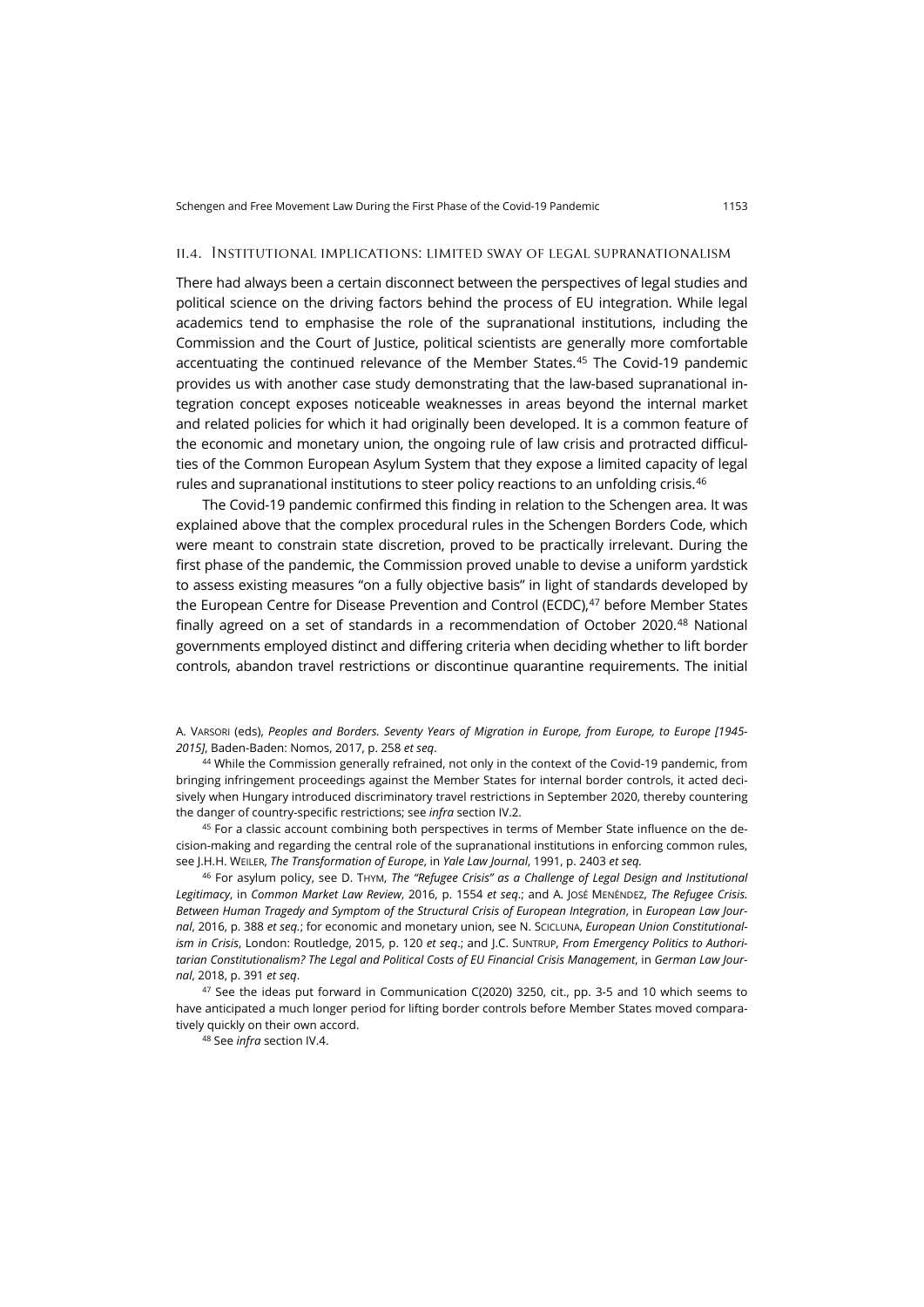return to normality in the Schengen area was achieved by virtue of a patchwork of national strategies, methodological standards and policy decisions.

Similarly, it is quite evident that the substantive requirements in the Schengen Borders Code have not played a major role in reintroducing or lifting of border controls. Rather, governments primarily treated these as matters of political good will. Such negligence for legal rules has defined the approach towards internal border controls ever since the terrorist attacks during the 2010s and the migration and refugee policy crisis of 2015/16, when Member States started resorting to "temporary" controls for different reasons on more and more occasions.<sup>[49](#page-11-0)</sup> As a corollary, internal border controls had become a rather permanent feature, but remained questionable from a legal perspec-tive.<sup>[50](#page-11-1)</sup> The Commission may have tried to influence state practice behind the scenes, but it refrained from initiating legal proceedings, even in scenarios where there may have existed sound legal reasons for doing so.

At an intermediate level of abstraction, the events sparked by the Covid-19 pandemic confirmed the absence of a "truly European governance of the Schengen area".[51](#page-11-2) The procedural and substantive rules guiding the reintroduction of border controls do not seem to have noticeably impacted state practice and the Commission played an overly reticent institutional role as "guardian of the treaties" once again. Legal supranationalism seems to have had little sway in sustaining the Schengen area, which depended on intergovernmental political commitment among the Member States. In that respect, it is important to realise that the latter need not necessarily result in a gradual decline and disintegration of the Schengen area, as events during the 2010s and in the first phase of the Covid-19 pandemic suggested.<sup>[52](#page-11-3)</sup> Intergovernmental support and

<span id="page-11-0"></span><sup>49</sup> See K. GROENENDIJK, *Reinstatement of Controls at the Internal Borders of Europe: Why and Against Whom?*, in *European Law Journal*, 2004, p. 150 *et seq.*; G. CORNELISSE, *What's Wrong with Schengen? Border Disputes and the Nature of Integration in the Area without Internal Borders*, in *Common Market Law Review*, 2014, p. 757 *et seq.*; E. GUILD, S. CARRERA, L. VOSYLIŪTĖ, K. GROENENDIJK, E. BROUWER, D. BIGO, J. JEANDESBOZ, M. MARTIN-MAZÉ, *Internal Border Controls in the Schengen Area: Is Schengen Crisis-Proof?,* Study for the European Parliament, Directorate General for Internal Policies, PE 571.356, 2016, p. 38 *et seq.*; and in the years before, there had been noticeably less controls; see Commission Report COM(2010) 554 final of 13 October 2010 on the application of Title III (Internal Borders).

<span id="page-11-1"></span><sup>50</sup> See G. CORNELISSE, *What's Wrong with Schengen?*, cit., p. 763 *et seq.*; E. GUILD, S. CARRERA, L. VOSYLIŪTĖ, K. GROENENDIJK, E. BROUWER, D. BIGO, J. JEANDESBOZ, M. MARTIN- MAZÉ, *Is Schengen Crisis-Proof?*, cit., p. 38 *et seq*.; M. DE SOMER, *Schengen and Internal Border Controls*, cit., p. 120 *et seq.*; and this negative verdict includes the practice of consecutive prolongations by shifting legal bases, which was hesitantly supported by the Commission Recommendation (EU) 2017/1804 of 3 October 2017 on the implementation of the provisions of the Schengen Borders Code on temporary reintroduction of border control at internal borders in the Schengen area, recital 2; and criticised by European Parliament Resolution P8\_TA(2018)0228 of 30 May 2018 on the annual report on the functioning of the Schengen area, para. 10.

<sup>51</sup> European Parliament Resolution P9\_TA(2020)0175, cit., para. 17.

<span id="page-11-3"></span><span id="page-11-2"></span><sup>52</sup> See S. MONTALDO, *The COVID-19 Emergency and the Reintroduction of Internal Border Controls in the Schengen Area*, cit., p. 528 *et seq.*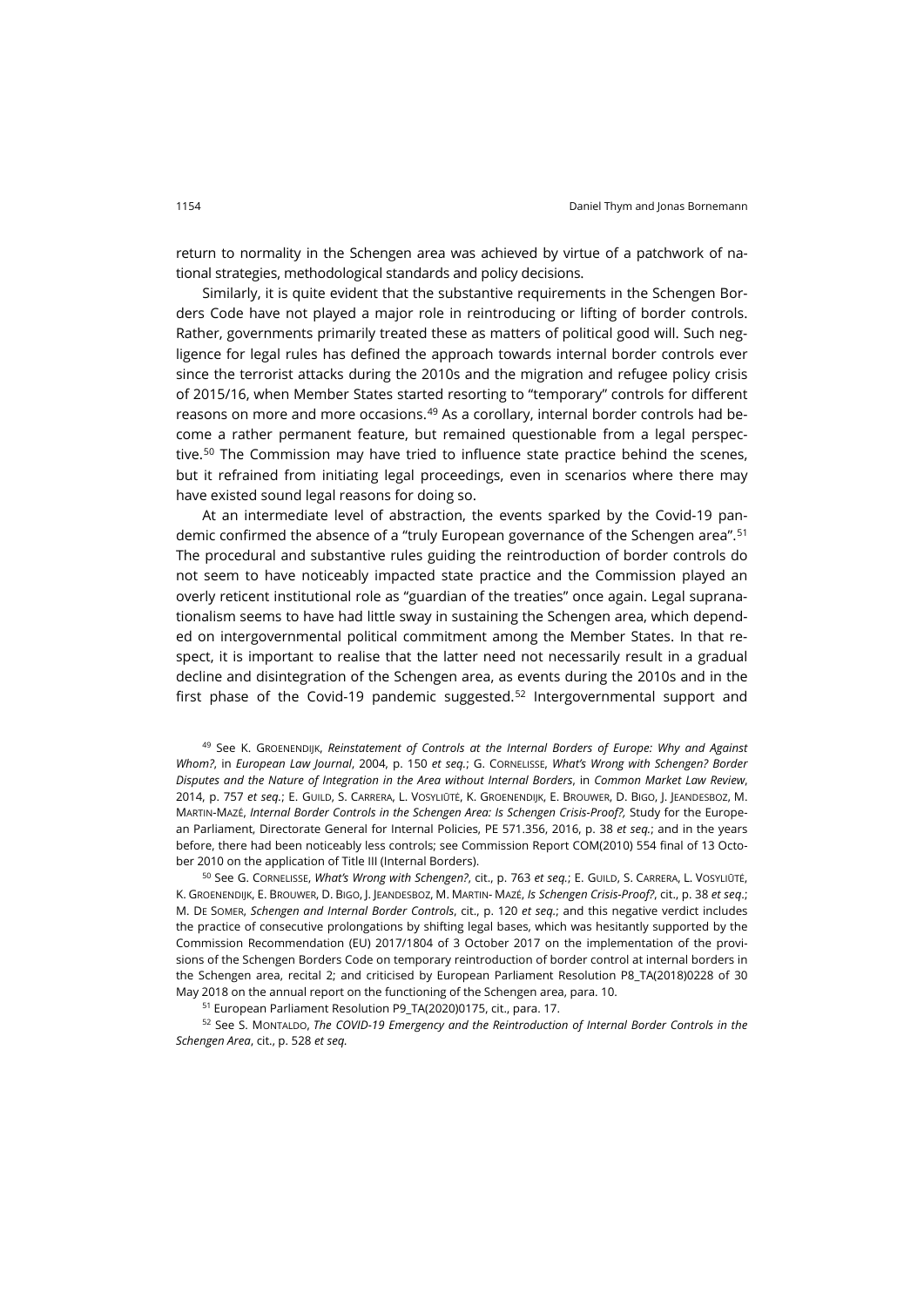commitment can help to revive the promise of the EU to "offer its citizens an area of freedom, security and justice without internal frontiers".[53](#page-12-0)

# III. "A Europe that protects": closure of the external Schengen **BORDER**

Unlike the reinstatement of internal border controls, the introduction of a pan-European travel ban towards the outside world at the external Schengen border was an unprecedented move, broadly restricting entry to the Schengen area in its entirety. It seems to originate in political debates at the supranational level among the Presidents of the Commission and the European Council in an attempt to head off an internal col-lapse of the Schengen area by means of external closure.<sup>[54](#page-12-1)</sup> After the European Council had reached a political agreement, the external travel ban was put into practice by the Member States through parallel domestic practices that were coordinated by non-binding Commission guidance.<sup>[55](#page-12-2)</sup> It raises important legal questions and demonstrates that the EU has embraced, towards the outside world, a conception of borders contrasting markedly with the internal narrative of border-free mobility.

# iii.1. "Fortress Europe" as an affirmative narrative

The political leadership in Brussels was caught off guard by the resurgence of travel restrictions. After having defended open borders during the first weeks of March, it changed course and recognised the legitimacy of border closures, both internally and externally. The external travel ban was agreed upon less than a week after a joint statement by Presidents Ursula von der Leyen and Charles Michel had "disapprove(d)" the decision of the Trump administration to dramatically restrict the entry of persons coming from much of Europe.[56](#page-12-3) While it came as a surprise that the EU institutions directly emulated a policy

<sup>53</sup> Art. 3, para. 2, TEU.

<span id="page-12-1"></span><span id="page-12-0"></span><sup>54</sup> It was mentioned first in a video statement of the Commission President accompanying Communication COM(2020) 115 final of 16 March 2020 from the Commission, *COVID-19. Temporary Restriction on Non-Essential Travel to the EU*, which recognised that such a measure "would also enable the lifting of internal border control(s)"; the Communication covered no more than 3.5 pages and appears to have been written in extreme haste; it was politically agreed upon the next day; see the Conclusions by the President of the European Council of 17 March 2020 following the video conference with members of the European Council on COVID-19, EUCO 164/20.

<span id="page-12-2"></span><sup>55</sup> The original Communication COM(2020) 115, cit., was complemented by a more detailed one two weeks later; see Communication C(2020) 2050 final of 30 March 2020 from the Commission, *COVID-19. Guidance on the implementation of the temporary restriction on non-essential travel to the EU, on the facilitation of transit arrangements for the repatriation of EU citizens, and on the effects on visa policy*; further details were added in later documents, such as a long list of "Frequently Asked Questions", published on 8 May 2020.

<span id="page-12-3"></span><sup>56</sup> Joint Statement no. 20/449 by President von der Leyen and President Michel of 12 March 2020 on the U.S. travel ban.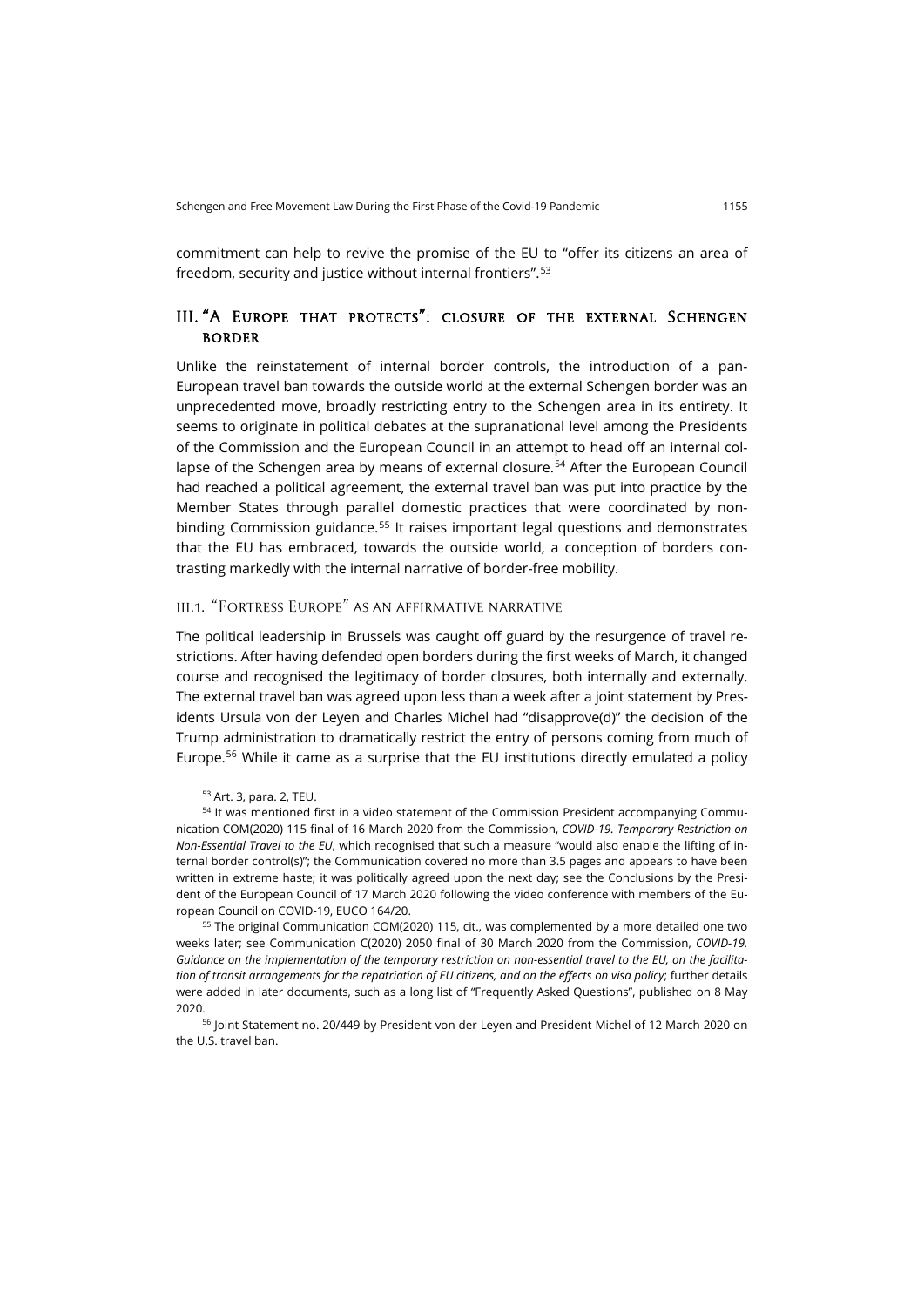initiative of the disliked US President, the novel emphasis on external closure did not come out of the blue. It resonates with a broader message of a "Europe that protects, empowers and defends"<sup>[57](#page-13-0)</sup> or a Europe "that is fair, protective and ambitious" in "defending its sovereignty"[58](#page-13-1) in the face of globalisation and transnational threats.

The EU institutions retain their commitment to international cooperation and effective multilateralism and, yet, they have increasingly embraced neo-realist accounts of autonomy and closure during the Covid-19 pandemic not differently than in external migration policies or regarding international trade and foreign policy. The new "Pact on Migration and Asylum", which the Commission proposed in September 2020 reiterated the controversial message of border controls as a means of external closure.<sup>[59](#page-13-2)</sup> This emphasis on protection and self-interest arguably responds to a changing geopolitical environment $60$  and utilises the symbolic function of borders in times of widespread un-certainties and real or perceived threats.<sup>[61](#page-13-4)</sup> A comparatively uncontroversial element of the protective self-description was the coordinated repatriation of Union citizens from third countries during the first phase of the pandemic.<sup>[62](#page-13-5)</sup> The external travel ban sent a more ambiguous message of closure at a time when Europe had become the global epicentre of the pandemic and could not realistically fear a massive increase of infections as a result of inward travel from countries with comparatively lower infection rates.

Like in the case of intergovernmental cooperation, the protective narrative reminds us of traditional accounts of EU integration, which the widespread focus on international cooperation and globalisation in the period after the end of the Cold War, aptly described as the "end of history"[63,](#page-13-6) often failed to recognise. The emphasis on transnational mobility, international cooperation and global values, which defined the period after 1990, sig-nalled a Europe that presented itself as a model for global cooperation.<sup>[64](#page-13-7)</sup> By contrast, the resurgence of protective language mirrors an account of a Europe emulating and rescuing

<sup>57</sup> J.C. JUNCKER, *State of the Union Address: Towards a Better Europe*, 14 September 2016[, ec.europa.eu.](https://ec.europa.eu/commission/presscorner/detail/en/SPEECH_16_3043)

<sup>58</sup> E. MACRON, *Initiative pour l'Europe, Discours à la Sorbonne*, 26 September 2017, [www.elysee.fr.](https://www.elysee.fr/emmanuel-macron/2017/09/26/president-macron-gives-speech-on-new-initiative-for-europe.en)

<span id="page-13-2"></span><span id="page-13-1"></span><span id="page-13-0"></span><sup>59</sup> See the Communication COM(2020) 609 final of 23 September 2020 from the Commission on a New Pact on Migration and Asylum.

<span id="page-13-3"></span><sup>60</sup> Generally, see A. SKORDAS, *The European Union as Post-National Realist Power*, in S. BLOCKMANS, P. KOUTRAKOS (eds), *Research Handbook on the EU's Common Foreign and Security Policy*, Cheltenham: Elgar, 2018, p. 394 *et seq*.

<sup>61</sup> See *supra*, section I; and Z. BAUMAN, *Strangers at Our Door*, Cambridge: Polity Press, 2016, p. 23 *et seq*.

<span id="page-13-5"></span><span id="page-13-4"></span><sup>62</sup> See A. ILIOPOULOU-PENOT, *Rapatriements en situation d'urgence lors de la pandémie de COVID-19: la solidarité européenne hors sol européen*, in *European Papers*, Vol. 5, 2020, No 1[, www.europeanpapers.eu,](https://www.europeanpapers.eu/en/europeanforum/rapatriements-en-situation-durgence-lors-de-pandemie-covid-19) p. 469 *et seq*.

<sup>63</sup> See F. FUKUYAMA, *The End of History and the Last Man*, New York: Free Press, 1992.

<span id="page-13-7"></span><span id="page-13-6"></span><sup>64</sup> By way of example, see U. BECK, *Cosmopolitan Vision*, Cambridge, Malden: Polity Press, 2006; and J. HABERMAS, *Zur Verfassung Europas – Ein Essay*, Berlin: Suhrkamp, 2011; this position is widespread among experts of immigration and asylum law, who had hoped that Europeanisation would result in more rights for refugees and migrants.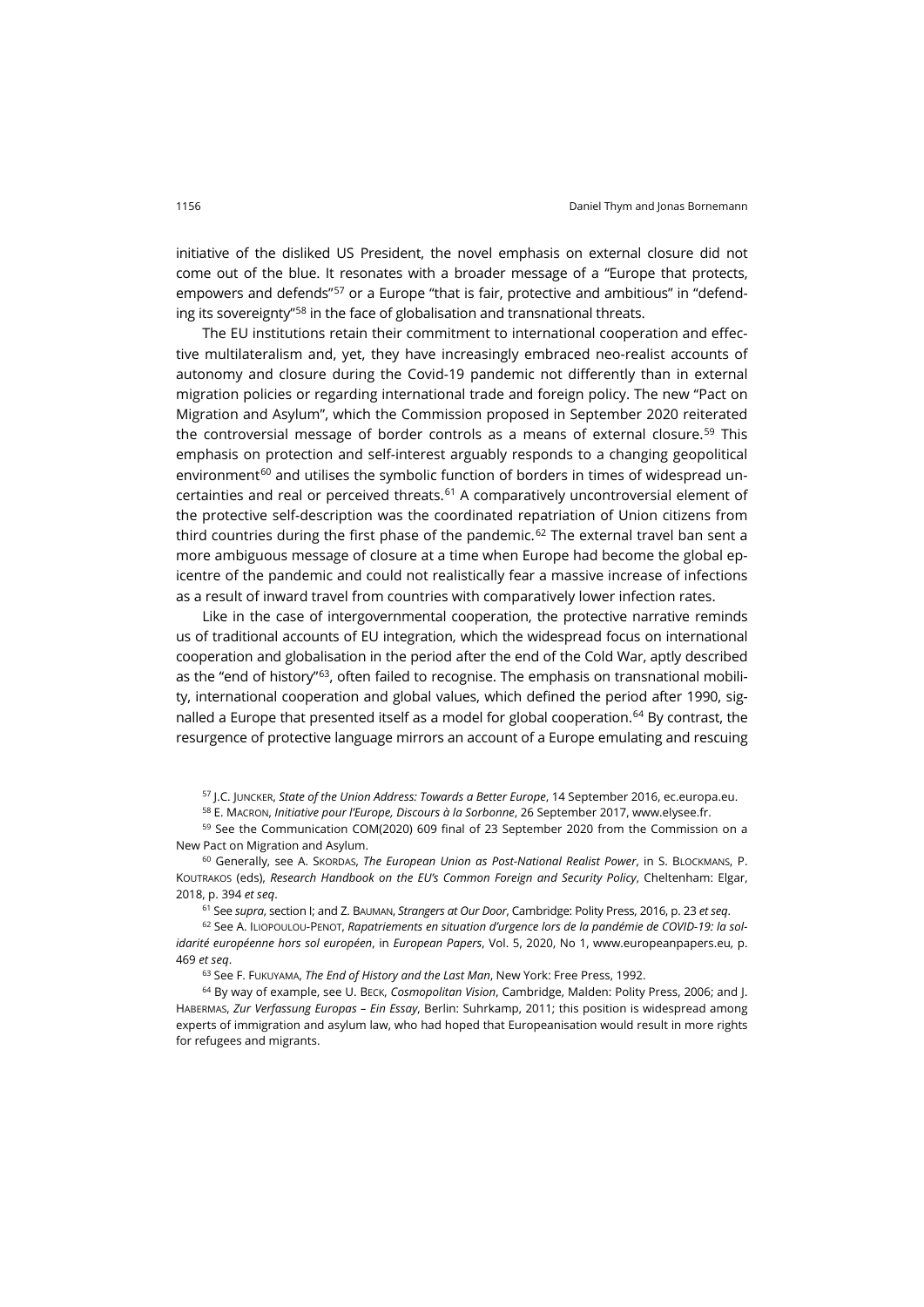the nation-state.[65](#page-14-0) Taking up a slogan critics of this approach often use, one might say that the travel ban aimed at presenting a positive narrative of "fortress Europe".[66](#page-14-1)

### iii.2. Individualised assessment and proportionality

From a legal perspective, the political agreement among heads of state or government on the travel ban presented us with another soft law document through which the EU institutions aimed at swiftly responding to the unfolding pandemic. Neither the political consensus among the members of the European Council nor the Commission Communication had the quality of secondary legislation that could have supplanted the statutory prescriptions in the Schengen Borders Code as a *lex specialis*. Until the end of October 2020, there was no legally binding legislative act or executive regulation underlying the external travel ban, which, rather, emanated from the administrative practices of the Member States on the basis of the Schengen Borders Code, which the Commission Communication coordinated politically.

In June 2020, the travel ban finally received an – albeit informal – legal basis via a non-binding recommendation adopted by the Council.<sup>[67](#page-14-2)</sup> Fifteen third States were added to the initial white-list for regular travel, which the Council agreed to revisit every two weeks. $68$ The decision to include or remove a third state from that list is taken by the Council, based on the average of Covid-19 cases, a stable epidemiological situation and the "overall response" to the pandemic in the third state. Whereas these vague standards afford the Council considerable room for appreciation, they are a step towards legal certainty nevertheless, despite the fact that they take the form of a non-binding recommendation.

The obvious attraction of such an approach lied in the practicality of avoiding legislative reform, including political debates with MEPs in the ordinary legislative procedure. However, this benefit comes at a price. The soft law character holds the potential of undermining legal safeguards and cannot guarantee effective and uniform application on

<span id="page-14-0"></span><sup>65</sup> See the classic account by A.S. MILWARD, *The European Rescue of the Nation State*, London: Routledge, 2000; and S. BORG, T. DIEZ, *Postmodern EU?*, in *Journal of Common Market Studies*, 2016, p. 136 *et seq*.

<span id="page-14-1"></span><sup>66</sup> The term had originally been applied to the element of external economic closure inherent in the single market programme, while it is used for border control and migration policies nowadays; see C.M. AHO, *Fortress Europe. Will the EU isolate Itself from North America and Asia?*, in *Columbia Journal of World Business*, 1994, p. 32 *et seq*.

<span id="page-14-3"></span><span id="page-14-2"></span> $67$  Council Recommendation (EU) 2020/912 of 30 June 2020 on the temporary restriction on nonessential travel into the EU and the possible lifting of such restriction, which was adopted on the basis of Art. 292 TFEU without involvement of the European Parliament; it built on the Communication COM(2020) 399 final of 11 June 2020 from the Commission on the third assessment of the application of the temporary restriction on non-essential travel to the EU.

<sup>68</sup> See no. 4 and Annex I to Council Recommendation (EU) 2020/912, cit.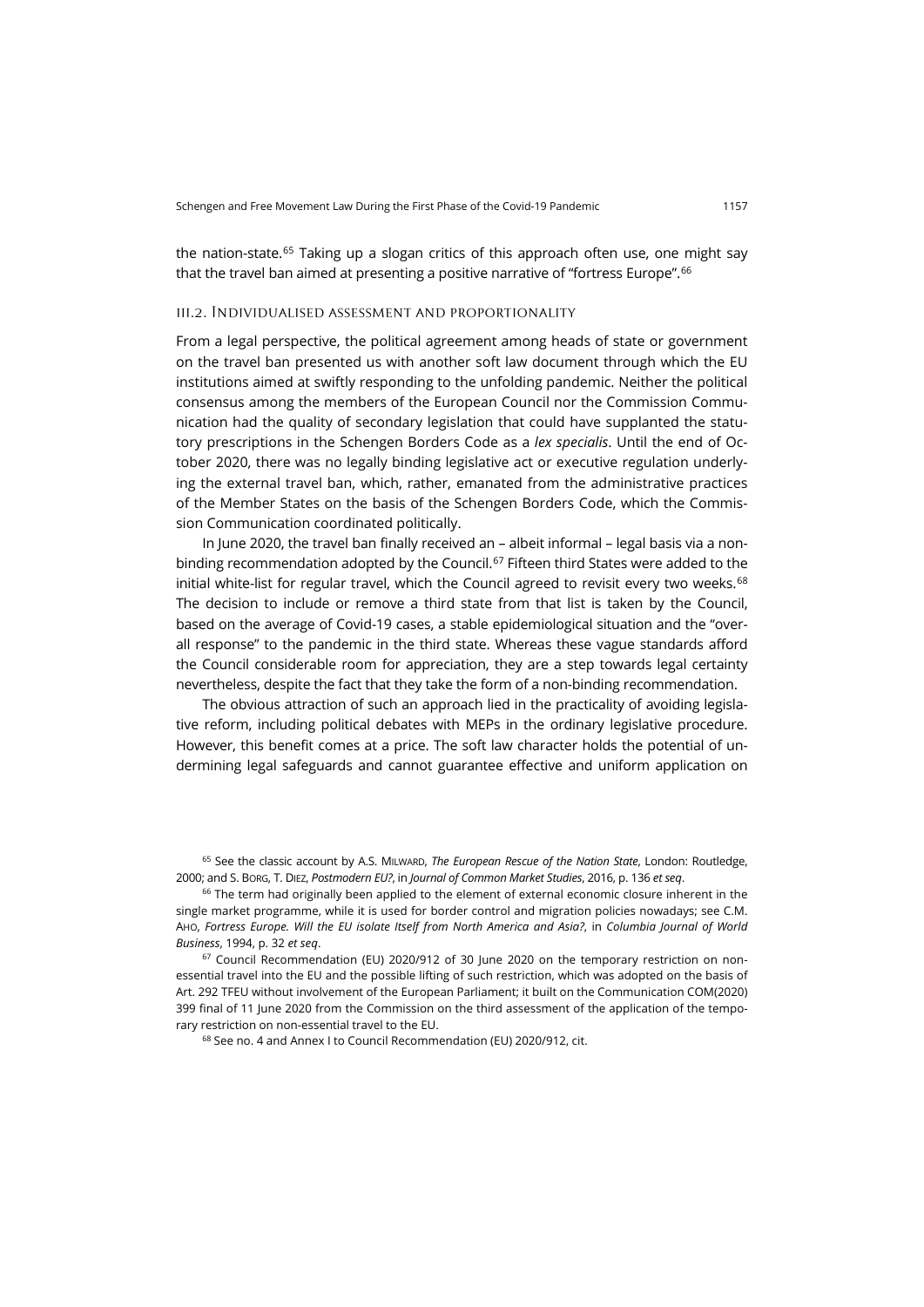the ground by domestic authorities.<sup>[69](#page-15-0)</sup> This may be exemplified with a view to the refusal of entry, which the initial Commission Communication on the travel ban presented as a discretionary act without a single (!) reference to the detailed rules set out in secondary legislation before another communication recognised the need to comply with statutory rules in the Schengen Borders Code two weeks later.<sup>[70](#page-15-1)</sup> Besides procedural requirements, basic legal safeguards defining the rule of law will have to be respected.

Generally speaking, Art. 14, read in conjunction with Art. 6, para. 1, let. e), of the Schengen Borders Code, may serve as the legal basis for a refusal of entry with regard to third country nationals "considered to be a threat to public policy, internal security, public health or the international relations of any of the Member States".<sup>[71](#page-15-2)</sup> That does not mean, however, that Member States have *carte blanche* to refuse entry, since the Schengen Borders Code requires domestic authorities to take a formal decision in line with a standard form in the Annex of the Regulation.<sup>[72](#page-15-3)</sup> Third country nationals have a statutory right to appeal any administrative decision refusing entry, albeit without suspensive effect.<sup>[73](#page-15-4)</sup> We do not know whether domestic authorities followed these rules during the pandemic.

In line with general principles of Union law, any refusal of entry will, moreover, have to be proportionate, non-discriminatory and in full respect of human rights – even though we should be careful not to overstate the significance of these requirements for the travel ban, since third country nationals do not generally benefit from a human right to entry and courts tend to apply the non-discrimination guarantee generously in immigration cases.<sup>[74](#page-15-5)</sup> For that reason, the major legal impediment will be the principle of proportionality, which the Commission considers to be met if health authorities con-firmed the necessity and suitability of entry restrictions.<sup>[75](#page-15-6)</sup> This suggests that the Commission considered a generalised travel ban to be proportionate if, prior to its adoption, the suitability of the measure was confirmed by the public health authority.

This is a low bar. In particular, it eschews the intricate legal question to what extent the refusal of entry of third country nationals can be based on a generalised propor-

<span id="page-15-0"></span><sup>69</sup> These drawbacks are a general character of soft law instruments, see O. STEFAN, *On the COVID-19 Soft Law: Voluminous, Effective, Legitimate? A Research Agenda*, in *European Papers*, Vol. 5, 2020, No 1, [www.europeanpapers.eu,](http://www.europeanpapers.eu/en/europeanforum/covid-19-soft-law-voluminous-effective-legitimate) p. 667 *et seq*.

<span id="page-15-1"></span> $70$  Contrast the initial Communication COM(2020) 115, cit., with the subsequent Communication C(2020) 2050, cit., p. 3.

<span id="page-15-2"></span> $71$  Art. 2, para. 21, of the Schengen Borders Code specifies that the term should be interpreted to mean any disease with epidemic potential as defined by the International Health Regulations – a criterion the Covid-19 virus met.

<span id="page-15-3"></span> $72$  See Art. 14, para. 2, of the Schengen Borders Code; and the reference to these requirements in the second Communication C(2020) 2050, cit., p. 3 *et seq.*

<sup>73</sup> See Art. 14, para. 3, of the Schengen Borders Code.

<span id="page-15-6"></span><span id="page-15-5"></span><span id="page-15-4"></span><sup>74</sup> For further comments, see D. THYM, *Legal Framework for Entry and Border Controls*, in K. HAILBRONNER, D. THYM (eds), *EU Immigration and Asylum Law Commentary*, cit., p. 47 *et seq*.; and D. THYM, *Ungleichheit als Markenzeichen des Migrationsrechts*, in *Zeitschrift für Öffentliches Recht*, 2019, p. 916 *et seq*.

<sup>75</sup> See the Communication C(2020) 2050, cit., p. 3.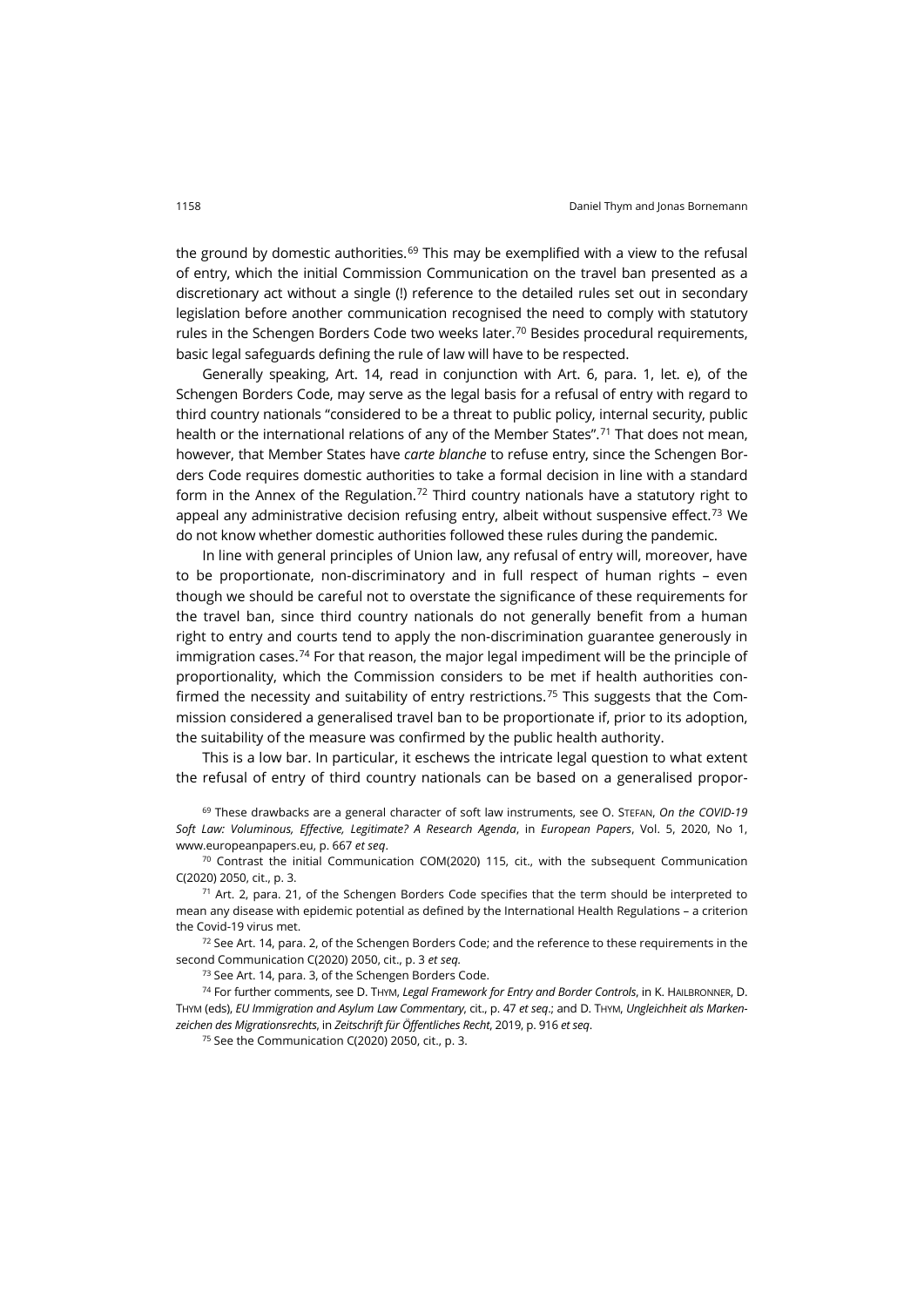tionality assessment distinguishing categories of (il)legitimate travel. The requirement, set out in Art. 4 of the Schengen Borders Code, that any decision must be taken "on an individual basis" does not necessarily answer the question, since national authorities considered each individual case when determining whether someone qualified for legitimate entry on the basis of the standard form. Despite this, the individualised assessment was based on an abstract determination that, for instance, entry for touristic purposes should be generally prohibited, since public health concerns generally outweighed individual interests of third country nationals in entering the European Union.

It will be discussed below, in the context of free movement rules, whether, and if so, to what extent an abstract assessment can be compatible with the EU Treaties.<sup>[76](#page-16-0)</sup> When applying these findings to the external travel ban, we should acknowledge that rules for third country nationals can be stricter than those for Union citizens. This generic conclusion may extend to the interpretation of the public health exception. In a series of cases over the past decade, the Court of Justice recognised that similar wording need not mean identical outcome.[77](#page-16-1) In December 2019, this position was reinforced by a judgment on Art. 6, para. 1, let. e), of the Schengen Borders Code, $^{78}$  $^{78}$  $^{78}$  which similarly serves as the legal basis for the external travel ban. While these arguments sound abstract, they can have tangible repercussions for the implementation of the travel ban at the external border, since Member States have more leeway when applying the public health exception towards third country nationals.

## iii.3. Exemption of travellers with an "essential function or need"

The travel ban affected a large group of third country nationals, but it did not amount to a complete closure of the external border. Rather, the Commission proposed a list of exceptions. They include, to start with, an established principle of international law, expressed *inter alia* in Art. 3 of Additional Protocol no. 4 to the European Convention on Human Rights, that Member States cannot refuse entry to their own nationals.<sup>[79](#page-16-3)</sup> In light of Art. 18 TFEU, Member States can be expected to similarly exempt nationals of other Member States and their family members for the purposes of returning home. $80$  The same holds

<span id="page-16-4"></span><span id="page-16-3"></span><span id="page-16-2"></span><sup>78</sup> Court of Justice: judgment of 12 December 2019, case C-380/18, *E.P. (Threat to public policy)*, paras 31-43; similarly, judgment of 12 December 2019, joined cases C-381/18 and C-382/18, *G.S., V.G. (Threat to public policy)*, paras 53-55; and judgment of 4 April 2017, case C-544/15, *Fahimian* [GC], paras 40-43; on the doctrinal background, see D. THYM, *A Bird's Eye View on ECJ Judgments on Immigration, Asylum and Border Control Cases*, in *European Journal of Migration and Law*, 2019, p. 179 *et seq*.

<sup>79</sup> For the EU context, see Court of Justice, judgment of 5 May 2011, case C-434/09, *McCarthy*, para. 29. 80 See the Communication COM(2020) 115, cit., p. 2.

<sup>76</sup> See *infra,* section IV.1.

<span id="page-16-1"></span><span id="page-16-0"></span><sup>77</sup> See in particular, in the context of the EU-Turkey Association Agreement, Court of Justice, judgment of 8 December 2011, case C-371/08, *Ziebell*.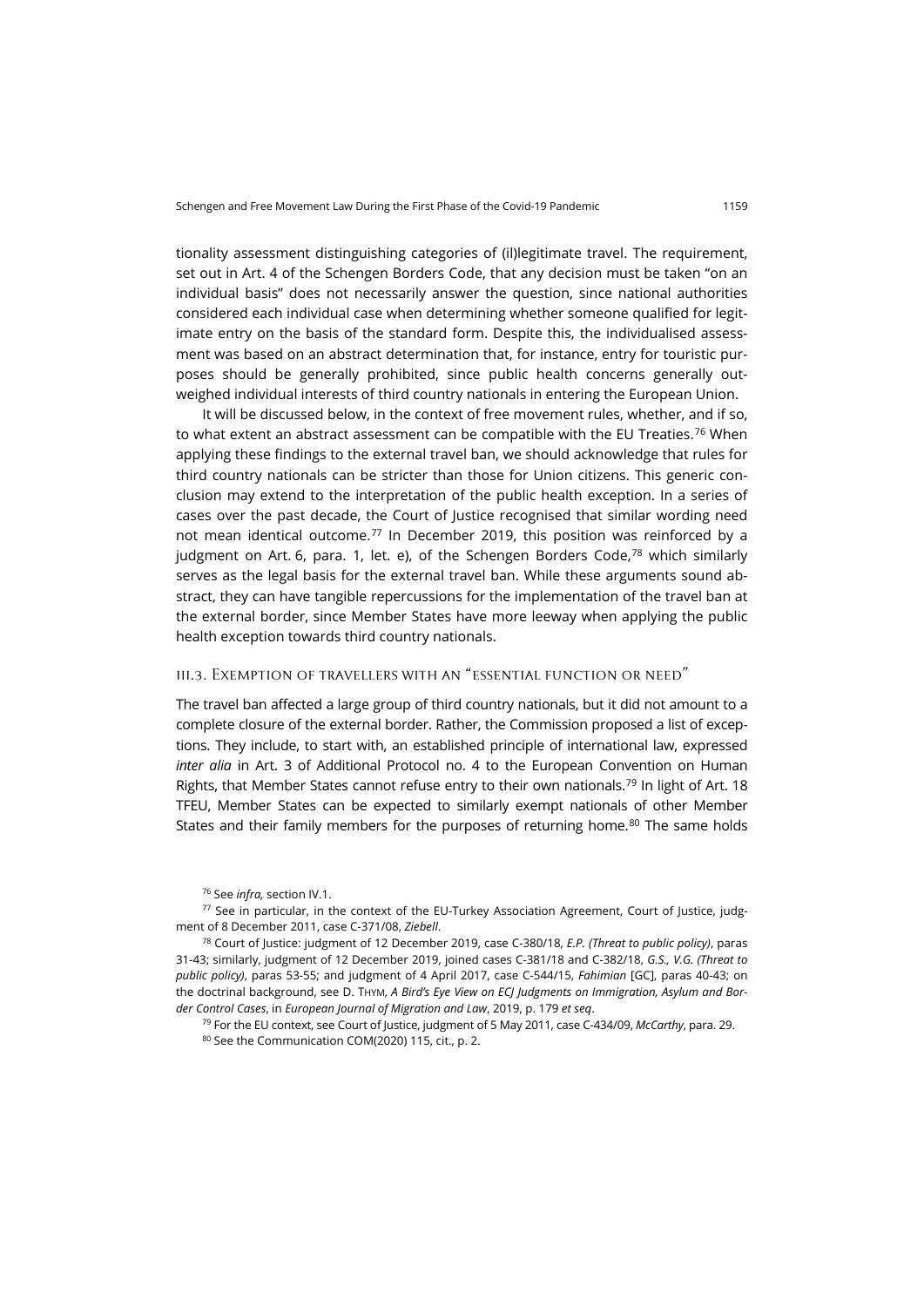true for third country nationals legally residing in the territory of a Schengen state.<sup>[81](#page-17-0)</sup> In addition, the Commission proposed that any third country national "with an essential function or need" should equally be allowed to enter the Schengen area from abroad.

In the context of "essential travel", the Commission's guidelines remained decidedly vague regarding some of the categories that should qualify as such. It did not specify the meaning of "imperative family reasons" or whether the reference to "persons in need of international protection" would effectively exclude those arriving from an as-sumedly safe country.<sup>[82](#page-17-1)</sup> Concerning the former, an interpretation of "imperative family reasons" should comprise at least situations in which Art. 8 of the European Convention on Human Rights and Art. 7 of the Charter grant a human right to family reunification, noting that the latter is recognised by the European Court of Human Rights jurispru-dence only in exceptional cases.<sup>[83](#page-17-2)</sup> With regard to "persons in need of international protection", the EU asylum acquis provides that, once an asylum application is lodged at the border, asylum seekers must be allowed to temporarily enter the territory of the Member States irrespective of whether their protection needs are real.<sup>[84](#page-17-3)</sup>

In the Commission communications, the exemptions had originally been presented in an enumerative but non-exhaustive manner. $85$  This had raised the question whether domestic authorities should accept additional grounds for entry not mentioned by the Commission. When the Council formalised the travel ban by way of a non-binding recommendation, it extended the list of categories of travellers with an essential function or need and transformed it into an exhaustive one.<sup>[86](#page-17-5)</sup> In any case, the practical effects of abstract criteria like "imperative family reasons" stand out. Such vague formulations effectively leave the

<span id="page-17-0"></span>81 Art. 12, para. 4, of the International Covenant on Civil and Political Rights can be interpreted to cover long-term residents, see Human Rights Committee (CCPR), General Comment no. 27 on Article 12 (Freedom of Movement) of 2 November 1999, UN Doc. C/21/Rev.1/Add.9, para. 20; for a more cautious position, see Human Rights Committee (CCPR), views of 16 December 1996, communication no. 538/1993, *Stewart v. Canada*.

<span id="page-17-1"></span> $82$  This approach was reproduced in equally abstract language by Council Recommendation (EU) 2020/912, cit., no. 5, third indent.

<span id="page-17-2"></span>83 In addition, Art. 8 of the European Convention on Human Rights is subject to an explicit "public safety" caveat, which can include the social and economic repercussion of public health concerns; on the rather restrictive case law, see Court of Justice, judgment of 27 June 2006, case C-540/03, *Parliament v. Council* [GC], paras 59-60; C. SMYTH, *The Best Interests of the Child in the Expulsion and First-Entry Jurisprudence of the European Court of Human Rights: How Principled is the Court's Use of the Principle?*, in *European Journal of Migration and Law*, 2015, p. 70 *et seq.*; and P. CZECH, *Das Recht auf Familienzusammenführung nach Art. 8 EMRK in der Rechtsprechung des EGMR*, in *Europäische Grundrechte-Zeitschrift*, 2017, p. 229 *et seq.*

<span id="page-17-3"></span>84 See Art. 3 of Directive 2013/32/EU of the European Parliament and of the Council of 26 June 2013 on common procedures for granting and withdrawing international protection (recast). Member States may resort to a border procedure in line with Art. 43 thereof.

<span id="page-17-4"></span>85 Note that the list in Communication C(2020) 2050, cit., p. 5, began with the word "including" in the introductory paragraph.

<span id="page-17-5"></span>86 See Council Recommendation (EU) 2020/912, cit., Art. 5, third indent, which makes no reference to Member States' faculty to provide additional categories.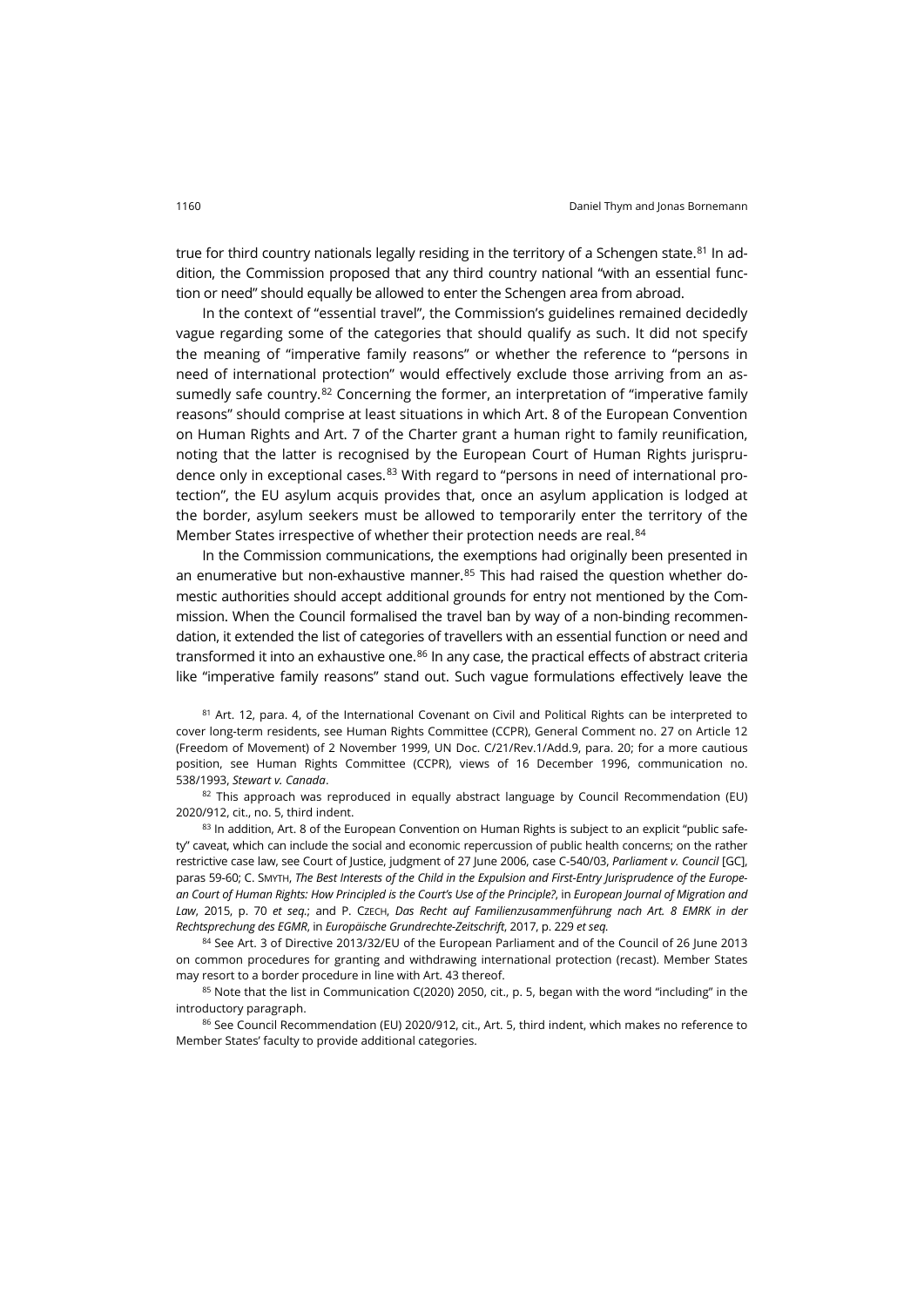decision to authorise or to reject entry with individual border guards, thereby undermining the objective of uniform application of the travel ban as well as legal certainty for people concerned. A particularly sensitive question in several Member States was whether nonmarried partners were to be allowed entry. It is disappointing that the EU institutions shied away from addressing such pertinent legal issues in a field which is generally defined by a high degree of harmonisation enshrined in the Schengen Borders Code.

It seems to us that the model of the Council recommendation could be developed further to enhance legal certainty, institutional accountability and the rule of law. The legislature should consider conferring on the Commission – or, exceptionally, the Coun- $\frac{\text{clip}^{87}}{\text{light}}$  $\frac{\text{clip}^{87}}{\text{light}}$  $\frac{\text{clip}^{87}}{\text{light}}$  – the power to adopt legally binding delegated acts without the involvement of the other institutions in situations of urgency.<sup>[88](#page-18-1)</sup> Mirroring the model of the non-binding recommendations, travel restrictions could be agreed upon by means of implementing legislation subject to a committee procedure, $89$  while exceptionally urgent action could still be dealt with by domestic practices that are coordinated politically at the EU level. Thus, the opaque nature of the original travel ban, which had been based on purely political documents without legal force, would give way to measures enhancing the political accountability of the decision-making process, facilitating appeals and supporting uniform application on the ground.

### IV. Restricting the free movement of Union citizens

While travel bans are a matter of executive discretion and limited judicial review elsewhere, including in the United States, $90$  EU law has unearthed mobility within the single market and the Schengen area from the arcane sphere of state sovereignty.<sup>[91](#page-18-4)</sup> Union citizens benefit from a constitutional guarantee to cross-border movement whose limitations are subject to judicial supervision. That is not to say that Member States cannot resort to extraordinary measures in exceptional crises, but they are not free to do as they please from a legal perspective. In that respect, the legal analysis of the response to the COVD-19 pandemic treads a tightrope. It must recognise, on the one hand, the degree of factual uncertainty and time-constraints put on decision-makers, while ensur-

<span id="page-18-0"></span><sup>87</sup> Court of Justice, judgment of 6 May 2008, case C-133/06, *Parliament v. Council* [GC], paras 45-47, confirmed, in accordance with today's Art. 291, para. 2, TFEU, that the EU legislature can entrust, in exceptional circumstances, the adoption of implementing legislation to the Council.

<span id="page-18-1"></span>88 Cf. Art. 290, para. 1, TFEU, which does not require the involvement of committees or other institutions in contrast to implementing acts under Art. 291, para. 2, TFEU; delegated acts are substantively limited to "supplement or amend non-essential elements of the legislative act".

<span id="page-18-2"></span>89 For the different options, see Arts 290 and 291 TFEU, which differ in terms of inter-institutional dialogue and, hence, typical length of procedure.

<sup>90</sup> Cf. US Supreme Court, judgment of 26 June 2018, *Trump v. Hawaii*.

<span id="page-18-4"></span><span id="page-18-3"></span><sup>91</sup> For an early overview, see E. GUILD, *The Legal Elements of European Identity*, Alphen aan den Rijn: Kluwer, 2004, p. 35 *et seq*.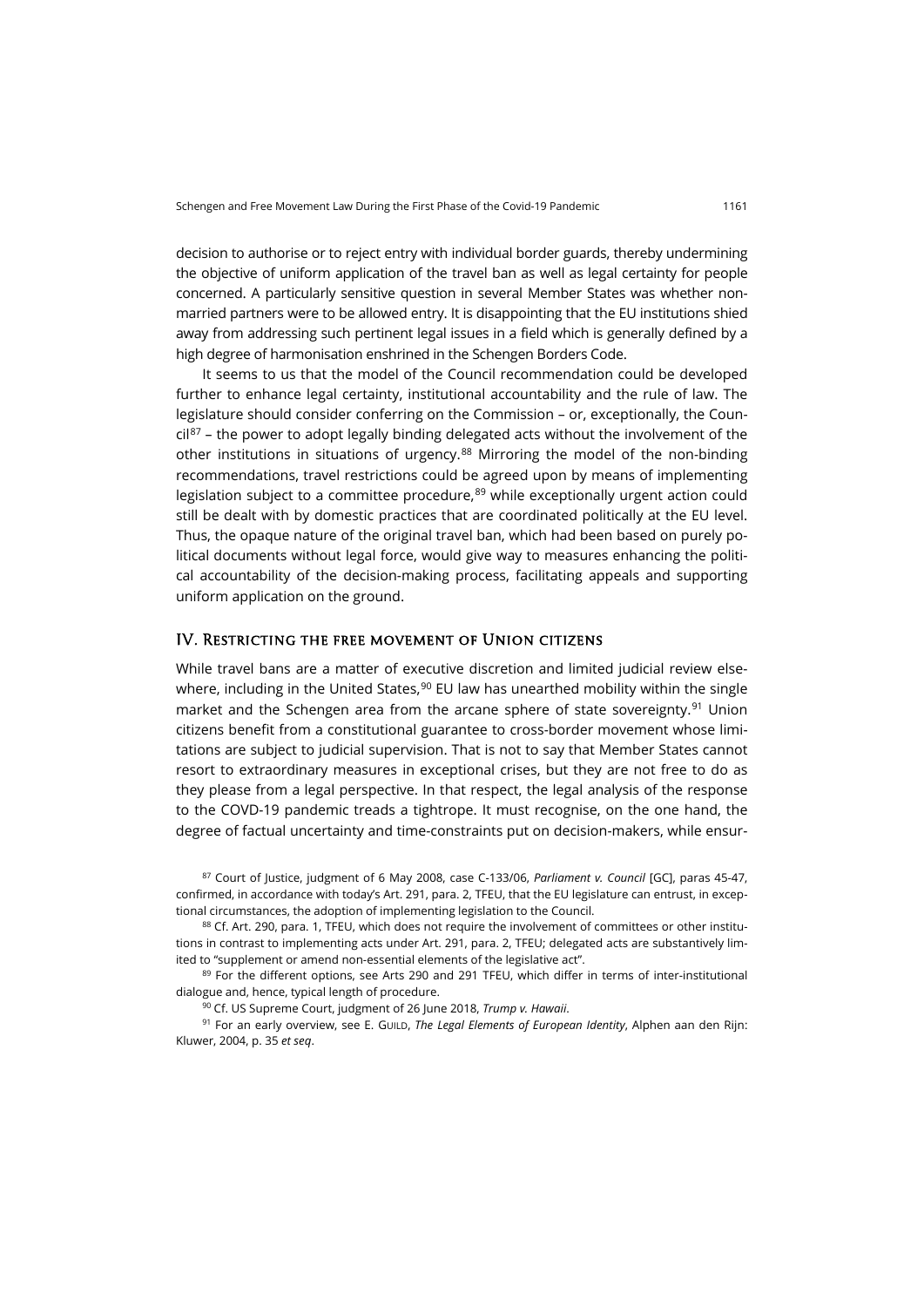ing, on the other hand, compliance with legal standards. It will be demonstrated below that rich case law of the Court of Justice on the internal market allows us to do precisely this – both with regards to travel bans, which defined the first phase of the pandemic, and in relation to quarantine requirements that took centre stage later.

## iv.1. The principle of proportionality: between individual cases and abstract considerations

Art. 29 of the Free Movement Directive prescribes that the public health derogation only applies to "diseases with epidemic potential".<sup>[92](#page-19-0)</sup> It should be quite clear that Covid-19 qualified as such and that, accordingly, restrictions to free movement may be justified as a matter of principle. At closer inspection, however, the application of the public health standard is less clear-cut than it may seem at first. In practice, many Member States have restricted free movement in a generalised manner, restricting the entry of vast categories of persons. Could broad blanket restrictions be justified by virtue of Art. 29 of the Free Movement Directive?

The wording and the general scheme of the Directive support such a generous interpretation. Unlike Art. 27, para. 2, on the public policy exception, Art. 29 does not limit restrictions to a person's individual conduct or explicitly requires a proportionality assessment. It is reasonable to assume *a contrario* that the Union legislature wanted to award Member States a wider margin of discretion with a view to epidemic threats to public health, as compared to individualised threats to public policy or security.<sup>[93](#page-19-1)</sup> Besides, the very idea of fighting "diseases with epidemic potential" suggests that restrictions to mobility may in themselves cater to the containment of an epidemic. Indeed, the Court of Justice has occasionally accepted generalised justifications in other free movement cases, in which it recognised that even though it had required an individualised assessment in other scenarios, "no such individual assessment is necessary in circumstances such as those at issue in the main proceedings".<sup>[94](#page-19-2)</sup>

<span id="page-19-0"></span>92 Directive 2004/38/EC on the right of citizens of the Union and their family members to move and reside freely within the territory of the Member States amending Regulation (EEC) No. 1612 and repealing Directive 64/221/EEC, 68/360/EEC, 72/194/EEC, 73/148/EEC, 75/34/EEC, 75/35/EEC, 90/364/EEC, 90/365/EEC and 93/96/EEC.

<span id="page-19-1"></span><sup>93</sup> S. CARRERA, N.C. LUK, *Love Thy Neighbour?*, cit., p. 24 considered travel restriction to contradict judgments on today's Art. 28 of the Directive 2004/38, cit., without considering the difference in wording and the legal context; similarly, S. COUTTS, *Citizenship, Coronavirus and Questions of Competence*, in *European Papers*, Vol. 5, 2020, No 1, [www.europeanpapers.eu,](http://www.europeanpapers.eu/it/europeanforum/citizenship-coronavirus-and-questions-competence-covid-19) p. 431.

<span id="page-19-2"></span><sup>94</sup> Court of Justice, judgment of 15 September 2015, case C-67/14, *Alimanovic* [GC], para. 59; unfortunately, the Court of Justice case law does not establish clear standards when an individualised assessment is (not) necessary; for further comments on the underlying question, see van den M. VAN DEN BRINK, *Bold, but Without Justification? Tjebbes*, in *European Papers*, 2019, Vol. 4, No 1, [www.europeanpapers.eu,](http://www.europeanpapers.eu/en/europeanforum/bold-without-justification-tjebbes) p. 413 *et seq*.; and for an overview of the almost bewildering variations in the judicial practice, see D. THYM,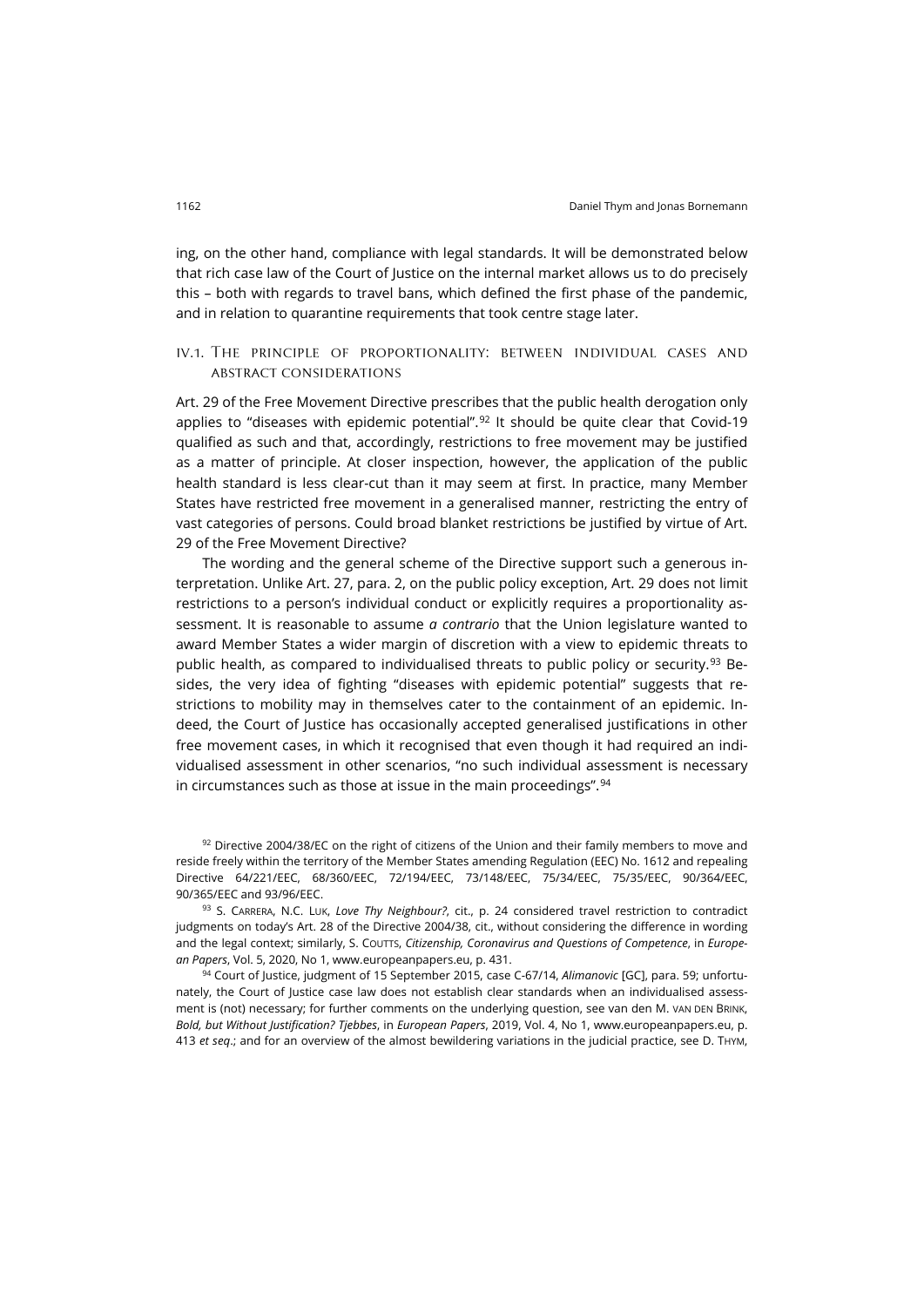Even if we accept that the public health exception can cover generalised travel restrictions, that need not be the end of the legal analysis. The assessment of the abstract suitability of a restriction usually commands a degree of certainty about potential effects. In the context of the free movement of goods, the Court of Justice has adopted a "reasonability test" for the review of factual errors. National courts should examine "whether it may reasonably be concluded from the evidence submitted"[95](#page-20-0) that it was possible to protect public health by virtue of the restriction.<sup>[96](#page-20-1)</sup> In doing so, domestic authorities benefit from enhanced leeway in response to an unfolding epidemic of a previously unknown virus, on which they lack reliable scientific data.<sup>[97](#page-20-2)</sup> Thus, the German Constitutional Court recognised the proportionality of abstract internal restrictions irrespective of the individu-al case during the Covid-19 pandemic.<sup>[98](#page-20-3)</sup> Similarly, the Court of Justice accepted the adoption of emergency measures by the Commission in response to the BSE (or mad cow) disease after an independent scientific advisory body had considered that there was a "probable link" between BSE and the deadly Creutzfeldt-Jakob disease.<sup>[99](#page-20-4)</sup> Moreover, it emphasised the precautionary principle holding that "[w]here there is uncertainty as to the existence or extent of risks to human health, the institutions may take protective measures without having to wait until the reality and seriousness of those risks become fully apparent".<sup>100</sup> This seems to be a viable approach, which also implies that new findings require Member States to reassess the proportionality of any restriction anew[.101](#page-20-6)

*The Elusive Limits of Solidarity. Residence Rights of and Social Benefits for Economically Inactive Union Citizens*, in *Common Market Law Review*, 2015, p. 45 *et seq*.

<span id="page-20-0"></span><sup>95</sup> Court of Justice: judgment of 19 October 2016, case C-148/15, *Deutsche Parkinson Vereinigung*, para. 36; similarly, judgment of 23 December 2015, case C-333/14, *Scotch Whiskey Association*, para. 56, which also required national governments to provide statistical data.

<span id="page-20-1"></span>96 The standards of review of factual error may vary depending on the field of Union law in which it is applied; see P. CRAIG, *European Administrative Law*, Oxford: Oxford University Press, 2018, p. 469 *et seq*.

<span id="page-20-2"></span> $97$  In such a situation, reviewing courts can normally be expected to ensure that "any relevant information, evidence or other material" has been duly considered, without, however, requiring scientific certainty where there is none; see A. WÜRDEMANN*, The Corona Crisis and the Overall Imperative of Precaution*, in *European Law Blog*, 6 April 2020[, europeanlawblog.eu.](https://europeanlawblog.eu/2020/04/06/the-corona-crisis-and-the-overall-imperative-of-precaution/)

98 See German Federal Constitutional Court, judgment of 29 April 2020, 1 BvQ 44/20, para. 14

<span id="page-20-4"></span><span id="page-20-3"></span><sup>99</sup> See Court of Justice, judgment of 5 May 1998, case C-180/96, *United Kingdom v. Commission*, paras 52 and 61, which, based on the advice of the committee, distinguished a "probable link" without certainty from a purely "theoretical hypothesis".

<span id="page-20-5"></span><sup>100</sup> Court of Justice, judgment of 5 May 1998, case C-157/96, *The Queen v. Ministry of Agriculture, Fisheries and Food and Commissioners of Customs & Excise, ex parte National Farmers' Union and Others*, para. 63; judges equally accepted the principle of precaution in the context of restrictions to free movement of goods; see Court of Justice, judgment of 28 January 2010, case C-333/08, *Commission v. France*, para. 93.

<span id="page-20-6"></span><sup>101</sup> This was recently emphasised by the German Federal Constitutional Court, judgment of 10 April 2020, 1BvQ 28/20, para. 14.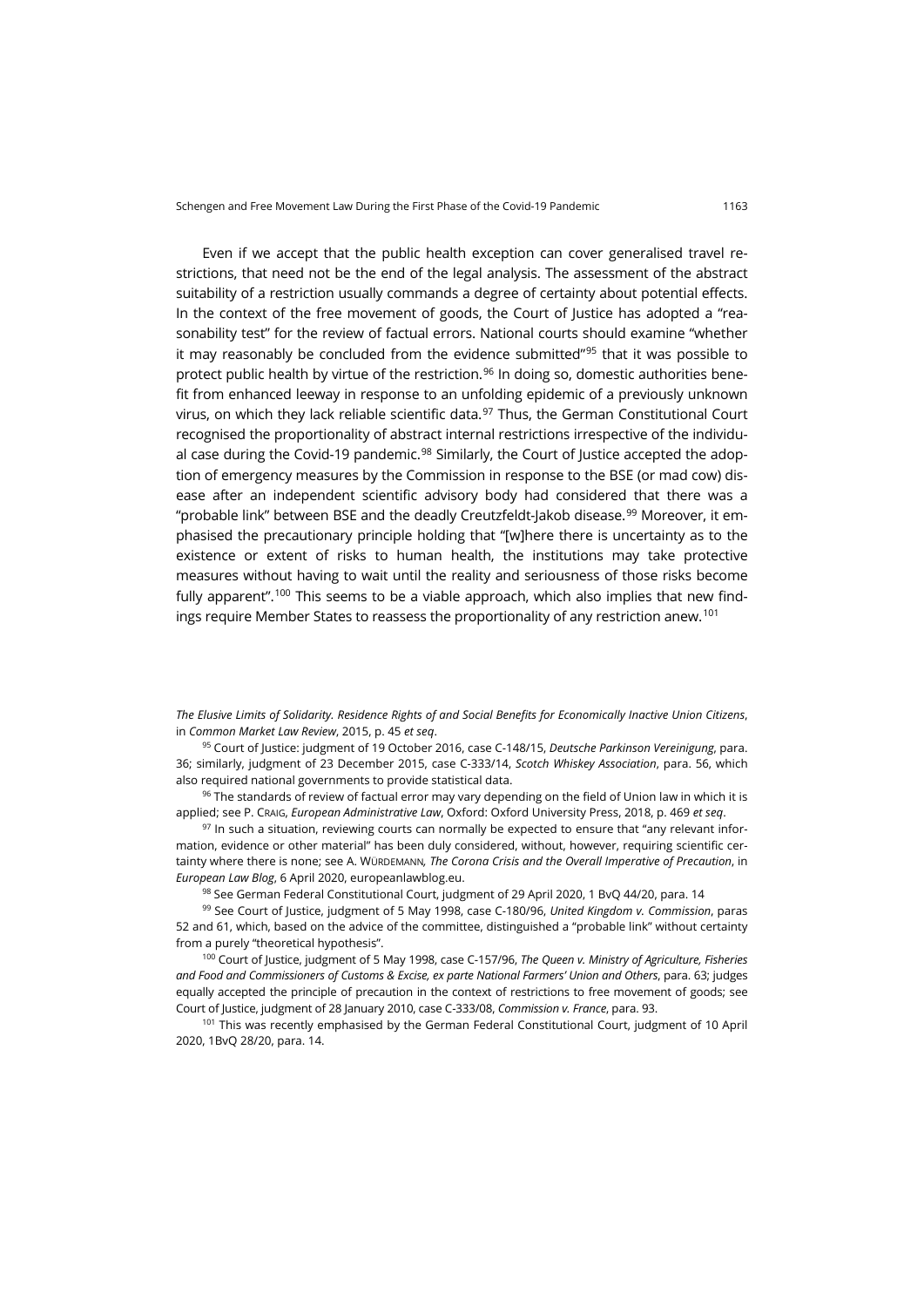### iv.2. Distinguishing different categories of free movement

An abstract proportionality assessment does not exempt Member States from balancing countervailing interests. Absolute bans on cross-border mobility are more difficult to justify than differentiated constraints that allow certain categories of Union citizens to cross inter-state borders based on abstract criteria. The same applies to quarantine measures, which can foresee exceptions for certain categories of "free movers". A first exception will usually be foreseen for Union citizens residing in a Member State of which they do not hold the nationality. In line with the basic equal treatment guarantees, Member State should allow them to return "home" in the same way as they permit nationals to enter the country.<sup>[102](#page-21-0)</sup> The same can be said about potential restrictions on returning nationals, which were considered to be the embodiment of the coronavirus in Romania.[103](#page-21-1) Of course, Member States can send homecoming nationals or Union citizens into quarantine, but the prohibition to return to the place of habitual residence can usually be expected to fail an abstract proportionality assessment.<sup>[104](#page-21-2)</sup> Other Member States should facilitate the transit of Union citizens to States where they reside.[105](#page-21-3)

In order to find a reasonable middle ground between generalised public health concerns and individual rights, the proportionality principle may equally demand recourse to other exceptions. In the view of the Commission, frontier workers should thus be exempted from travel restrictions, especially those who carry out essential jobs.<sup>[106](#page-21-4)</sup> This exemption reiterates the central importance of the free movement of workers, which the Court has repeatedly recognised as a "fundamental principle" in relation to which exceptions have to be interpreted narrowly.<sup>[107](#page-21-5)</sup> While such exceptions from Covid-19-related travel restrictions benefitting frontier workers are an important confirmation of core single market principles, they can similarly be said to conceptually call into question free movement as an individual right, instead reconceptualising it as the contribu-tion of "essential" work in pursuit of the public interest.<sup>[108](#page-21-6)</sup>

<sup>102</sup> See *supra*, section III.3.

<span id="page-21-1"></span><span id="page-21-0"></span><sup>103</sup> See S. MANTU, *EU Citizenship and Covid-19: A Crisis of Citizenship?* in *EU Law Live*, 5 May 2020, [eu](https://eulawlive.com/op-ed-eu-citizenship-and-covid-19-a-crisis-of-citizenship-by-sandra-mantu/?fbclid=IwAR064T4_nPqapfbzOykL8yw6yKjnP1DquvCY3adgIEvEu-Z71VgS_kw192c)[lawlive.com.](https://eulawlive.com/op-ed-eu-citizenship-and-covid-19-a-crisis-of-citizenship-by-sandra-mantu/?fbclid=IwAR064T4_nPqapfbzOykL8yw6yKjnP1DquvCY3adgIEvEu-Z71VgS_kw192c)

<span id="page-21-2"></span><sup>104</sup> In the case of nationals returning to their home State, the fundamental freedoms apply in line with established Court of Justice case law for restrictions upon return; see Court of Justice, judgment of 12 March 2014, case C-456/12, *O.* [GC]; it is reinforced by the principles of public international law on return to home countries mentioned *supra*, section III.3.

<sup>105</sup> See Communication, C(2020) 2050, cit., p. 5.

<span id="page-21-4"></span><span id="page-21-3"></span><sup>106</sup> See Council Recommendation (EU) 2020/1475 of 13 October 2020 on a coordinated approach to the restriction of free movement in response to the COVID-19 pandemic, point 19; and Communication C(2020) 2051 final of 30 March 2020, *Guidelines concerning the exercise of the free movement of workers during COVID-19 outbreak*, paras 1 and 2.

<sup>107</sup> See *Bouchereau*, cit., para. 33.

<span id="page-21-6"></span><span id="page-21-5"></span><sup>108</sup> Insightfully, see S. ROBIN-OLIVIER, *Free Movement of Workers in the Light of the COVID-19 Sanitary Crisis*, cit.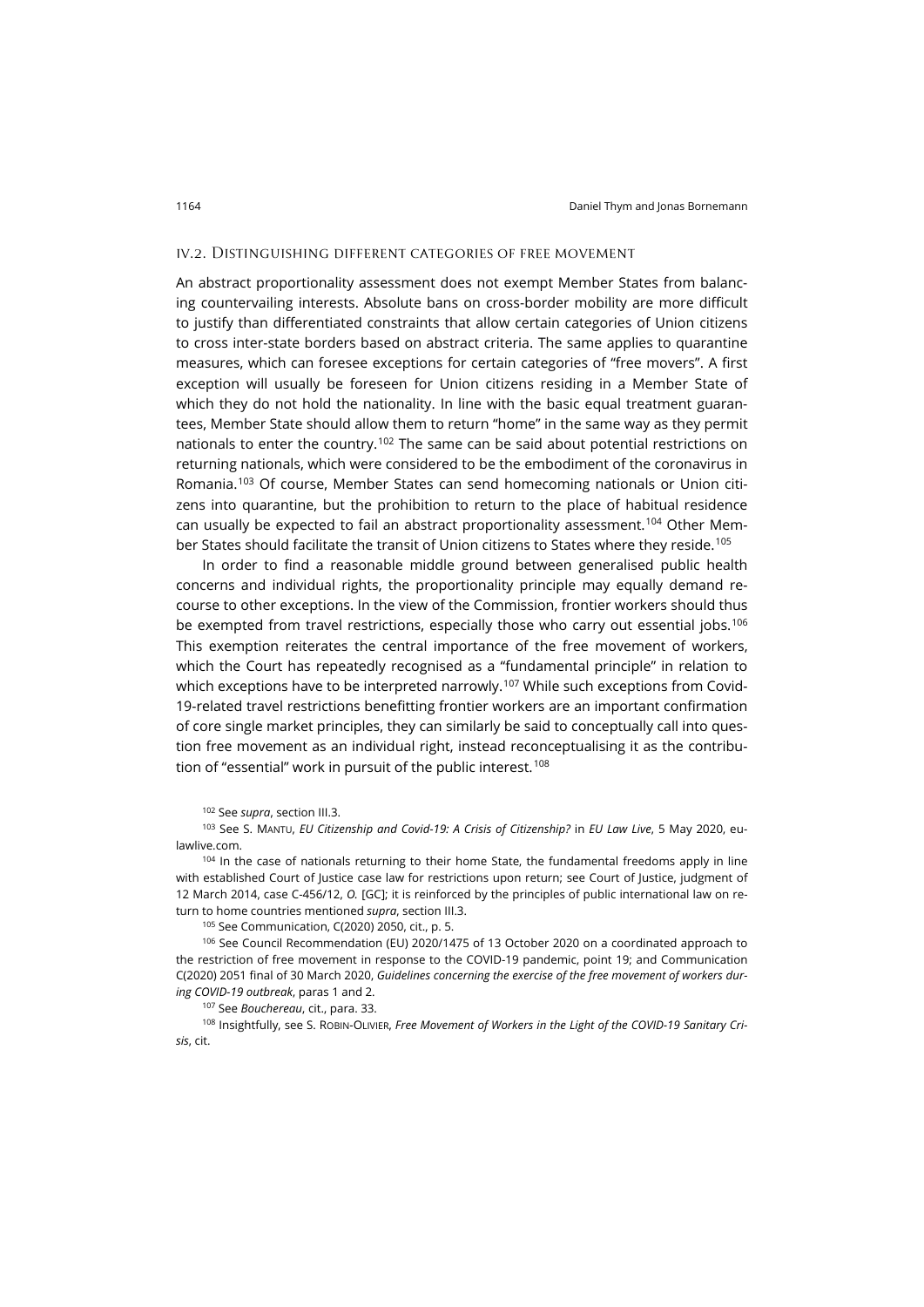It is apparent that non-discrimination on grounds of nationality serves as a central legal yardstick for any assessment of travel restrictions. While it can be legitimate to exempt nationals and Union citizens residing in another Member States from entry bans in light of previous comments, quarantine requirements should apply irrespective of nationality.[109](#page-22-0) It seems as if domestic practices follow that requirement: entry from a high-risk area usually results in a self-isolation obligation for everyone under the same conditions. By contrast, the Hungarian government reintroduced sweeping entry restriction in September 2020, from which it exempted the citizens of the other Visegrád-4 countries later.[110](#page-22-1) This raises serious doubts regarding the principle of non-discrimination on the ground of nationality, since the distinction did not appear to be warranted by the epidemiological situation in the region. It is to be welcomed, therefore, that the Commission countered the threat of internal division by starting infringement proceedings.

Finally, it should be remembered that Union citizens benefit from a generic guarantee to free movement pursuant to Art. 21 TFEU, even if they are economically inactive. While the interests in crossing borders for reasons of leisure or tourism may weigh less than frontier work and can thus be restricted more easily, it should be recognised that public health concerns do not automatically prevail. There may be scenarios, such as people visiting a second home, in which free movement rights should be given greater weight in the proportionality assessment.<sup>[111](#page-22-2)</sup> Similarly, limitations on cross-border movements affect those living in border areas much more than those residing in capital cities that are often centrally located. Member States can show respect for the specific significance of free movement for people in the border-area by introducing specific exemptions from travel restrictions which facilitate local frontier traffic.[112](#page-22-3) Such differentiated solutions are warranted to ensure that the idea enshrined in the fundamental freedoms is not lost when fighting a previously unknown virus.

### iv.3. Graded approaches towards quarantine and other alternatives

Initial responses to the unfolding first wave of the pandemic were stringent and effectively threatened to do away with the fundamental freedoms altogether. It is a welcome sign of commitment to the single market that the reaction to the pandemic's second

<sup>109</sup> This was reconfirmed by Council Recommendation (EU) 2020/1475, cit., point 21.

<span id="page-22-1"></span><span id="page-22-0"></span><sup>110</sup> The Hungarian Government Decree 450/2020 exempted nationals of the Czech Republic, Poland and Slovakia from the initial restrictions under the Hungarian Government, Decree of 30 August 2020, no. 408/2020 on travel restrictions during the period of state of epidemiological preparedness, section 5 *et seq.*, which had applied equally to all nationalities.

<span id="page-22-2"></span><sup>111</sup> When Slovenia reintroduced entry restrictions towards Italy in late October 2020, it exempted those having property in the country.

<span id="page-22-3"></span><sup>112</sup> Belgium, for instance, does not require quarantine for those who stay in the country for less than 48 hours; similarly, some German regions exempt from quarantine obligations those visiting a neighbouring region for less than 24 hours.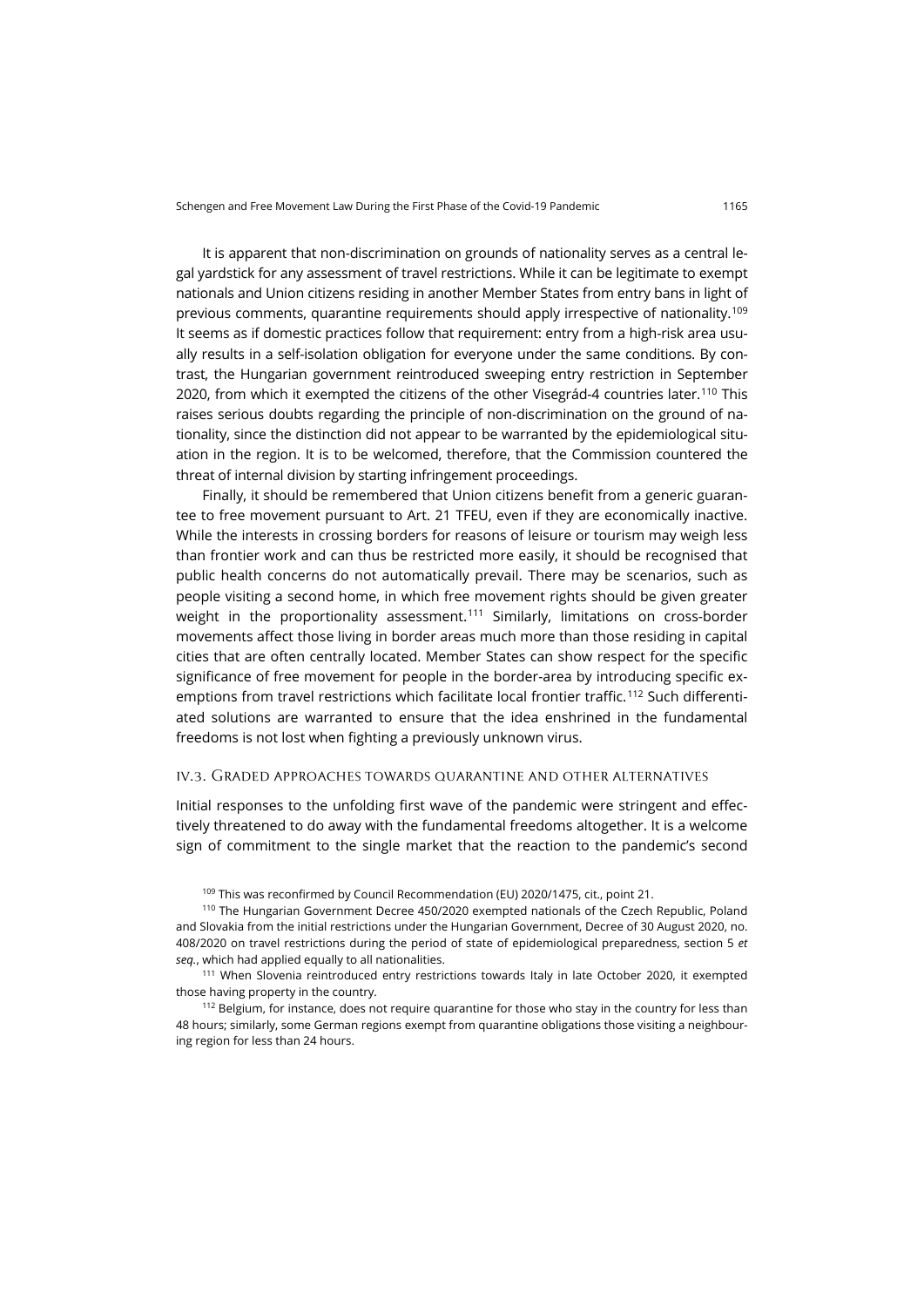wave shifted the focus away from border controls and entry bans, even though some countries reintroduced outright travel bans.[113](#page-23-0) Instead, most Member States promote alternative means to limit the spread of the virus, *inter alia* through quarantine requirements or the need to get a negative test result prior to departure or after arrival, oftentimes in combination with self-isolation in the meantime.[114](#page-23-1) It has already been noted that the requirement to go into quarantine upon arrival cannot be considered a measure equivalent to border controls in the meaning of the Schengen Borders Code.[115](#page-23-2) Rather, quarantine obligations must be assessed in the light of free movement law, as they effectively restrict the right to move and reside freely within the European Union. Tourism, in particular, often comes to a standstill, once incoming foreigners are obliged to spend the first days of their stay isolated in a hotel room.

In October 2020, diverse practices of the Member States were the subject of an – albeit half-hearted – political coordination when the Council adopted the non-binding Recommendation (EU) 2020/1475.[116](#page-23-3) It established a colour-based "traffic light" system, according to which regions are classified either as green, orange or red, depending on the prevalent epidemic situation. The system rests on objective parameters and will be assessed by the ECDC, relying on data provided by the Member States. Whereas travel from "green" regions should not be limited, the Recommendation authorises Member States to restrict travel from yellow or red regions with a focus on quarantine and/or testing requirements, subject to the requirements of proportionality and nondiscrimination.[117](#page-23-4) It should be noted that the Recommendation opted for a regional approach instead of classifying Member States holistically as either safe or unsafe, which, in itself, can be considered to promote compliance with the principle of proportionality.

The practical effects of the Recommendation depend on the epidemiological context. While it effectively supports free movement if many regions are "green", the degree of harmonisation remains limited when most of Europe qualifies as "orange" or "red". In the latter case, the Member States retain the responsible to determine which measures they deem appropriate. In that respect, the Recommendation was overtaken by events on the ground, since it was designed during the summer of 2020 when few regions were categorised "orange" or "red". In such a context, the EU institutions could hope that the Recommendation would support travel without restrictions along "green corridors". This changed quickly when the second wave spread across Europe in late summer and early

<span id="page-23-0"></span><sup>113</sup> Besides Hungary described *supra*, section IV.2, Slovenia and Denmark reinstated sweeping entry bans at the end of October 2020.

<span id="page-23-4"></span><span id="page-23-3"></span><span id="page-23-2"></span><span id="page-23-1"></span><sup>114</sup> For an overview of these measures, see S. CARRERA, N.C. LUK, *In the Name of COVID-19: An Assessment of the Schengen Internal Border Controls and Travel Restrictions in the EU*, Study for the European Parliament's LIBE Committee, PE 659.506, 2020, p. 25 *et seq*.

<sup>115</sup> See *supra*, section II.2.

<sup>116</sup> Council Recommendation (EU) 2020/1475, cit.

<sup>117</sup> *Ibid*., points 17-24.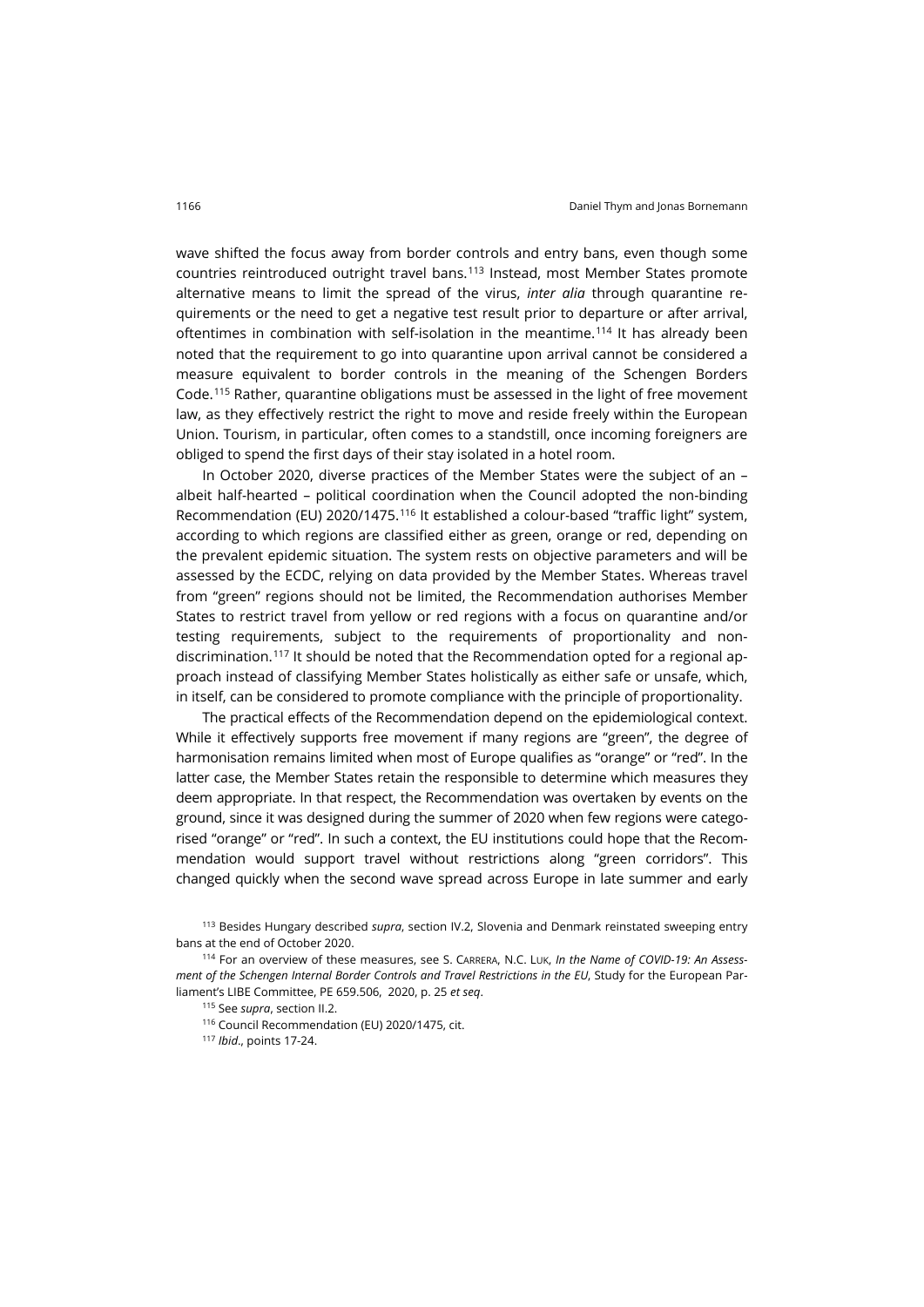autumn. In late October 2020, only a few regions in Scandinavia or Greece were still "green". At that point, the harmonising effect of the Recommendation remained limited, since it did not prescribe a uniform response to the ensuing travel restrictions.

### iv.4. Practical implications of travel restrictions

Where Member States introduce travel restrictions, this often necessitates administrative formalities such as documentation requirements which may cause considerable difficulties in practice. This may particularly apply to assessments of complex scenarios by state officials that are habitually implemented at short intervals and require swift judg-ment, such as decision on entry on the occasion of border controls.<sup>[118](#page-24-0)</sup> Legal certainty ideally requires a clear set of criteria police officers can apply in a consistent and transparent manner. In practical terms, it is crucial that citizens know what kind of documentation they need to demonstrate legitimate reasons to travel.

In this respect, the Covid-19 pandemic reminded us of basic principles of free movement law, which the Court of Justice has established over the years by requiring, for instance, that, notwithstanding the need for clear standards, Union citizens should retain flexibility "that evidence may be adduced by any appropriate means".[119](#page-24-1) The German federal police, for instance, invites people to bring written evidence, such as a work contract or marriage certificate, while not excluding other means of *prima facie* evidence. Similarly, it can be cumbersome to show a negative test result.<sup>[120](#page-24-2)</sup> While the Council calls for the mutual recognition of test results from within the Member States, Hungary continues to insist on the use of laboratories which are accredited by domestic law, the German quarantine requirements mutually only recognise test results that are provided in either English or German.

In any case, Member States should refrain from requiring *ex ante* authorisation which would establish a *de facto* visa requirement in violation of Art. 5, para. 1, of the Free Movement Directive 2004/38/EC. In this regard, it may be noted that the Commission itself advocated for "specific burden-free and fast procedures for border crossings" for frontier workers, and, to this end, proposed "stickers recognised by neighbouring Member States to facilitate […] access to the territory of the Member State of employ-ment".<sup>[121](#page-24-3)</sup> Whereas this was a pragmatic solution in times of crisis, in would be highly problematic if such stickers were produced and distributed after a formal involvement

<span id="page-24-0"></span><sup>118</sup> On the position of administrative science, see R. WAHL, *Die Aufgabenabhängigkeit von Verwaltung und Verwaltungsrecht*, in E. SCHMIDT-AßMANN, W. HOFFMANN-RIEM, G. FOLKE SCHUPPERT (eds), *Reform des Allgemeinen Verwaltungsrechts – Grundfragen, Schriften zur Reform des Verwaltungsrechts*, Baden-Baden: Nomos, 1993, p. 192.

<span id="page-24-3"></span><span id="page-24-2"></span><span id="page-24-1"></span><sup>119</sup> Court of Justice: judgment of 17 February 2005, case C-215/03, *Oulane*, para. 25; similarly, judgment of 5 February 1991, case C-363/89, *Roux v. Belgian State*, para. 14 *et seq.*

<sup>120</sup> See Council Recommendation 2020/1475, cit., point 18.

 $121$  Communication C(2020) 2051, cit., para. 3.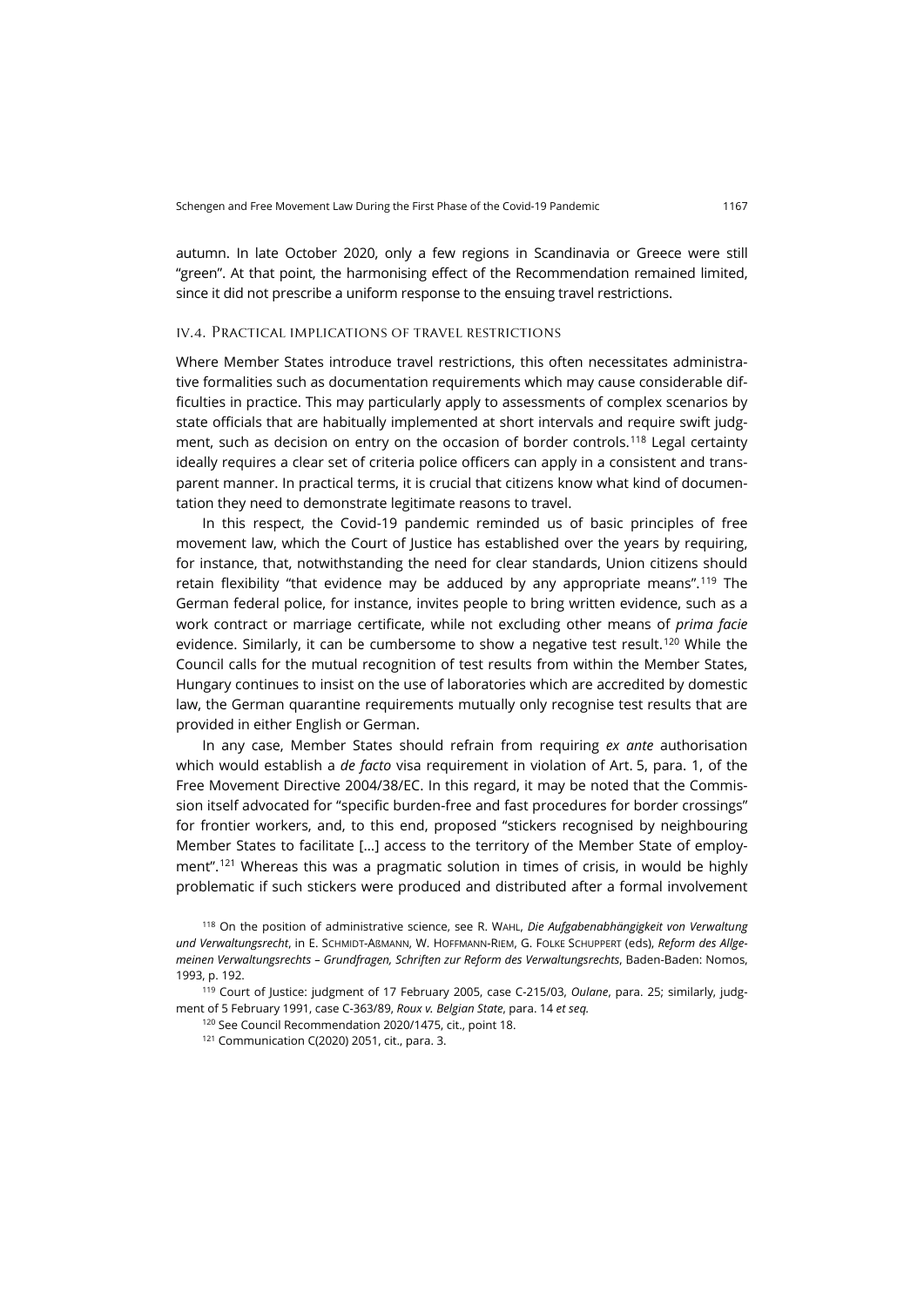of public authorities. For these reasons, other solutions should be prioritised, such as self-declaratory statements.

### iv.5. Coherence of domestic and border restrictions

EU law does not necessarily require a uniform response by all Member States. Whereas coordination may be warranted politically, the Court of Justice emphasised early on that "the particular circumstances justifying recourse to the concept of public [health] may vary from one country to another" and that it was "necessary in this matter to allow the competent national authorities an area of discretion".[122](#page-25-0) In times of severe public disturbances, that discretion can be reinforced by the safeguard clauses in Arts 72 and 347 TFEU mentioned above.<sup>[123](#page-25-1)</sup> Taken together with the margin of appreciation of the Member States in deciding how to respond to an unfamiliar health crisis, the legal requirement did not lay down insurmountable hurdles for Member States during a serious pandemic.

One way to indirectly control the behaviour of the Member States is the concept of policy coherence, which the Court of Justice has developed and which requires Member States to treat internal and cross-border situations in a comparable manner. When restricting the free movement of Union citizens, a Member State must "adopt with respect to the same conduct on the part of its own nationals repressive measures or other gen-uine and effective measures intended to combat such conduct".<sup>[124](#page-25-2)</sup> On that basis, judges developed a generic concept of policy coherence in their gambling case law that prevented States from effectively laying down rules favouring their own nationals on the basis of the margin of appreciation.<sup>[125](#page-25-3)</sup>

It seems to us that the principle of coherence can serve as a corrective mechanism to state discretion. It implies, more specifically, that Member States can restrict travel from high risk areas for as long the domestic situation is comparably safe. By contrast, it is difficult to justify severe restrictions to cross-border movement when domestic mobility remains by and large unrestricted. Why should a journey from Berlin to Frankfurt be permitted, while travelling from Luxembourg to Frankfurt is not, even though both destinations currently constitute high-risk areas? In such situations, cross-border travel restrictions would be prime examples of symbolic gesture politics, projecting a sense of security that buttresses feelings of national belonging rather than protecting public health, even though their practical impact does not differ substantially from do-

<sup>122</sup> Court of Justice, judgment of 4 December 1974, case 41/74, *Van Duyn v. Home Office*, para. 18.

<sup>123</sup> See *supra*, at footnot[e 287](#page-6-5) and accompanying text.

<span id="page-25-2"></span><span id="page-25-1"></span><span id="page-25-0"></span><sup>124</sup> *Oulane*, cit., para. 34; similarly, see Court of Justice, judgment of 18 May 1982, joined cases 115/81 and 116/81, *Adoui and Cornuaille v. Belgian State*, para. 8.

<span id="page-25-3"></span><sup>125</sup> See in particular Court of Justice: judgment of 6 November 2003 case C-243/01, *Gambelli and Others*, para. 67; and judgment of 6 March 2007 joined cases C-338/04, C-359/04 and C-360/04, *Placanica, Palazzese and Sorricchio* [GC], para. 53; see also T. KINGREEN, *Grundfreiheiten*, in A. VON BOGDANDY, J. BAST (eds), *Europäisches Verfassungsrecht*, Heidelberg: Springer, 2009, p. 718 *et seq*.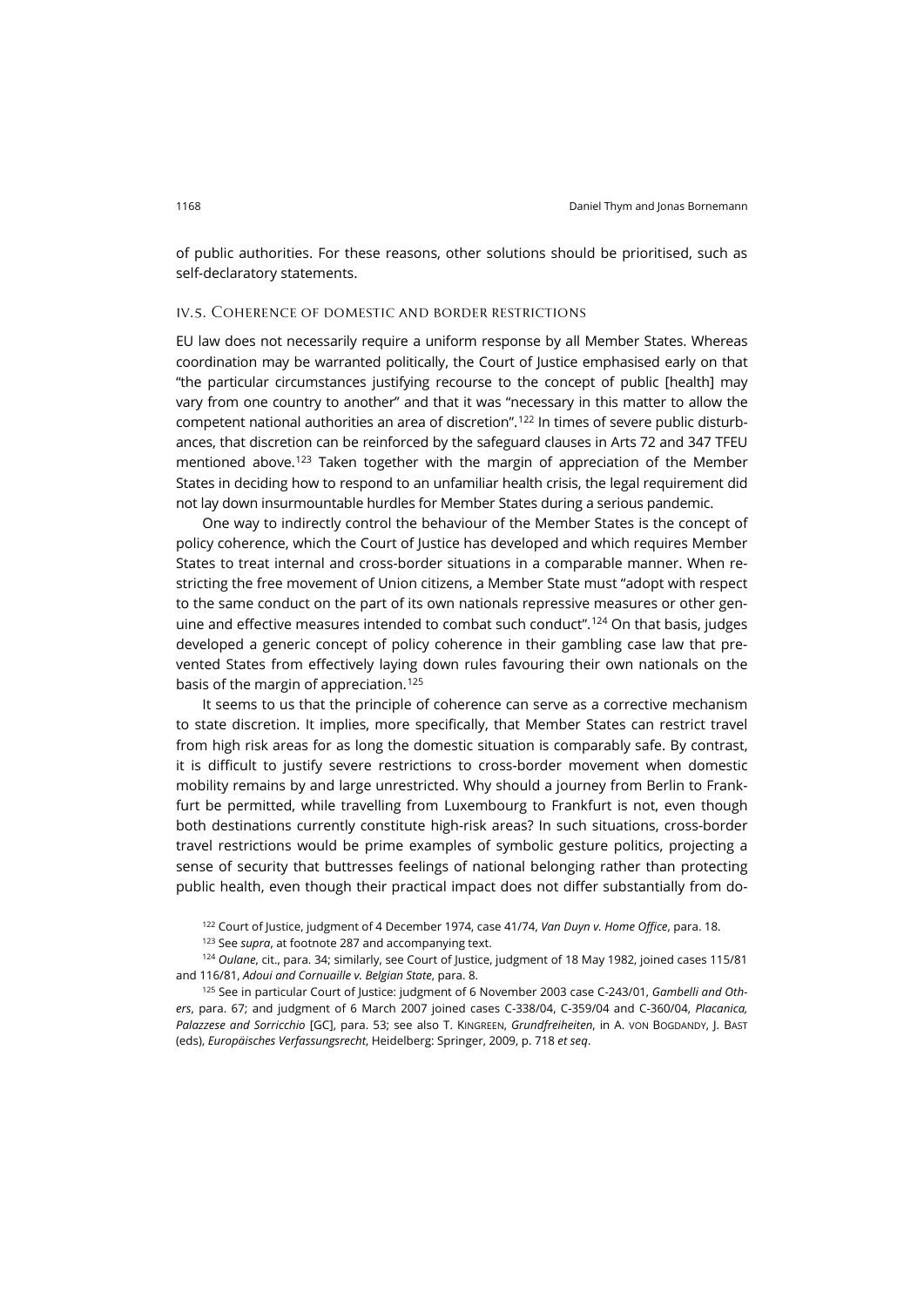mestic travel. The principle of policy coherence allows courts to intervene in such scenarios without undoing the political decision of the Member State concerned whether it pursues a more liberal or a more restrictive policy in response to the pandemic.

If that is correct, a crisis like the Covid-19 pandemic will be subject to an evolving set of legal rules, which can differ between the Member States, but must treat internal and external scenarios in a similar way as long as the epidemiological situation is comparable. Against this background, the Council's traffic light system can serve as an empirical benchmark for the comparability of health risks. The effects of the principle of coherence would be as follows: Member States remain free whether to opt of for a "liberal" or "strict" policy regime, provided that internal and external restrictions go hand in hand. Member States cannot have one without the other, unless epidemiological reasons warrant it. If travel from domestic high-risk areas continues unabated, it is difficult to justify generalised entry bans or quarantine requirements for people coming from high-risk areas abroad with a similar infection rate. Similarly, it is difficult to justify quarantine requirements for those coming from countries with similar infection rates.[126](#page-26-0) The ultimate expression of policy coherence may be to renounce at specific cross-border measures, once the virus has taken hold of a country. Internal restrictions apply to everyone equally. That is the line the French government has generally followed since the first wave of the pandemic.

### V. Conclusion

An unfolding global pandemic may call for swift and resolute responses. Public health considerations are important when human lives are at risk and Member States benefit from a principled discretion when deciding how to fight a previously unknown virus in a situation of uncertainty. Our legal analysis should not, therefore, find restrictive measures to fall foul of the Schengen Borders Code or free movement rules singlehandedly. We cannot apply existing case law without taking account of the specificities of an unprecedented health crisis. Nevertheless, Union law would lose its claim to control and constrain state behaviour if it was unable to develop appropriate legal standards in times of crises. It seems to us that the Covid-19 pandemic holds three important lessons in this respect.

Firstly, the substantive and procedural requirements in the Schengen Borders Code on the temporary reintroduction of border controls have proven, once again, unfit for purpose. Member States do not seem to be willing to accept extensive legal constraints and the supranational institutions appear unwilling or unable to exercise meaningful

<span id="page-26-0"></span> $126$  Germany, for instance, requires quarantine for those coming from regions abroad with a oneweek infection rate of more than 50 positive test results per 100,000 inhabitants, *i.e.* quarantine can be mandatory even if the regional infection rate abroad is lower than or similar to the ratio in the German destination; by contrast, Switzerland decided in late-October 2020 to limit quarantine to those coming from countries with a significantly higher infection ratio; Italy had applied similar criteria for some time.